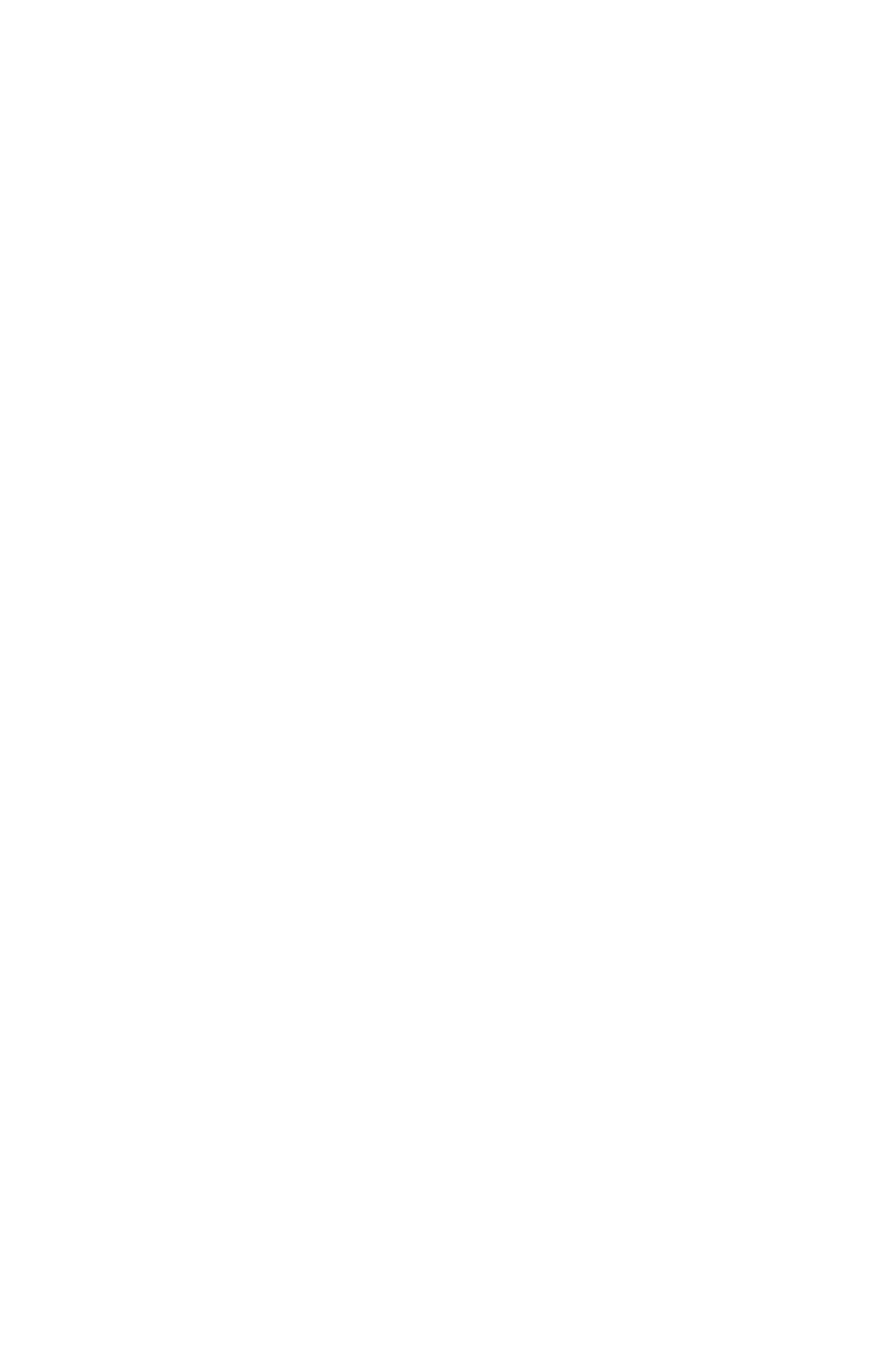### MOON OVER SASOVA

©2021 CHRISTOPHER SHAFFER. All rights reserved. No part of this publication may be reproduced or used in any form or by any means, graphic, electronic or mechanical, including photocopying, recording, taping, or information and retrieval systems without written permission of the publisher.

Published by Hellgate Press (An imprint of L&R Publishing, LLC) Hellgate Press PO Box 3531 Ashland, OR 97520 email: sales@hellgatepress.com

#### *Interior Design*: L. Redding

*Cover Design*: Edward Noriega is a Cooper Union graduate who currently serves as Director of the Design Center at Troy University, and is also a professor of Graphic Design in the Art and Design Department at Troy.

ISBN: 978-1-954163-17-1

Printed and bound in the United States of America First edition 10 9 8 7 6 5 4 3 2 1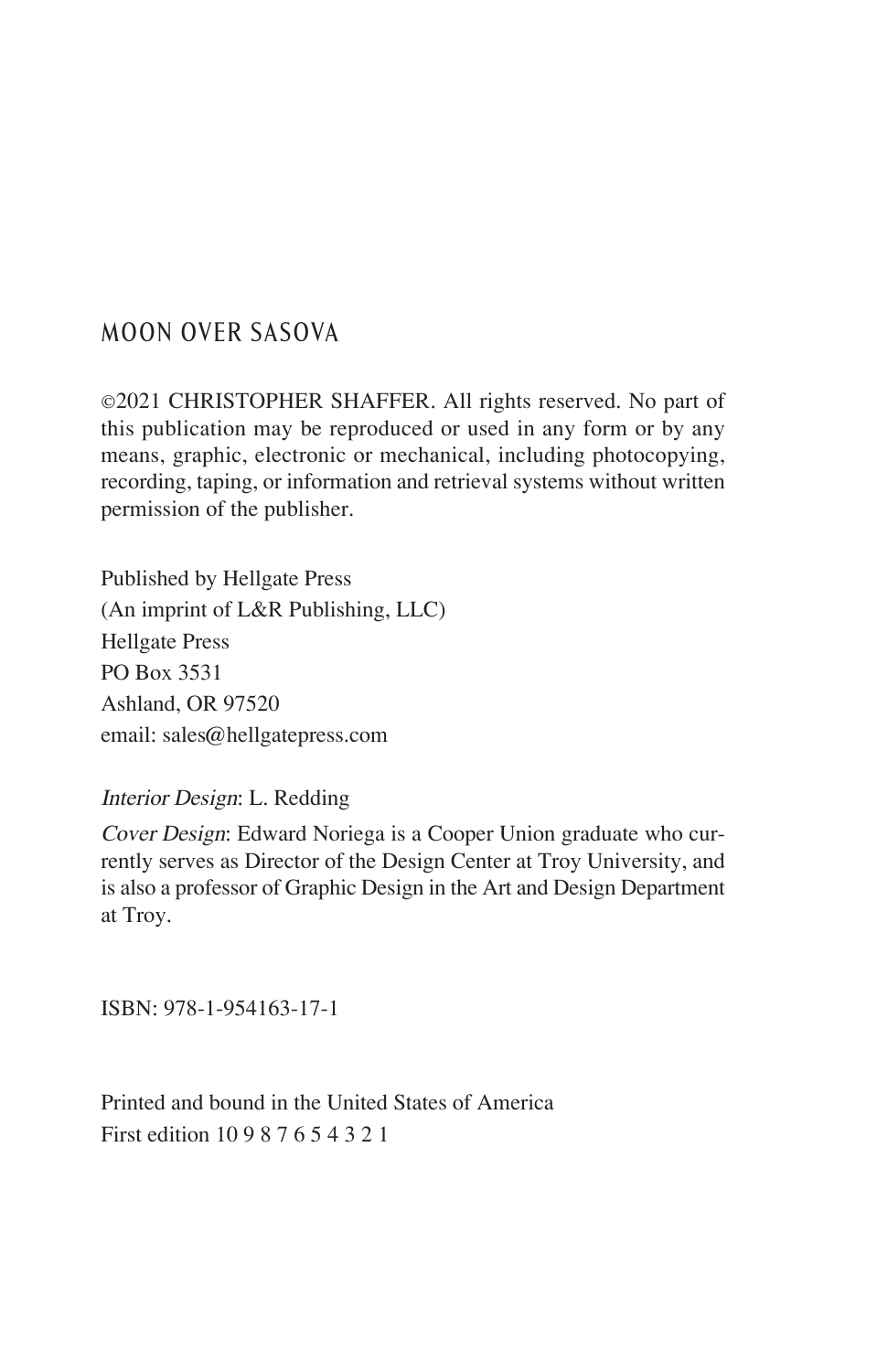

One American's **Experience** Teaching in Post-Cold War Slovakia

## Christopher Shaffer



Hellgate Press **Ashland**, Oregon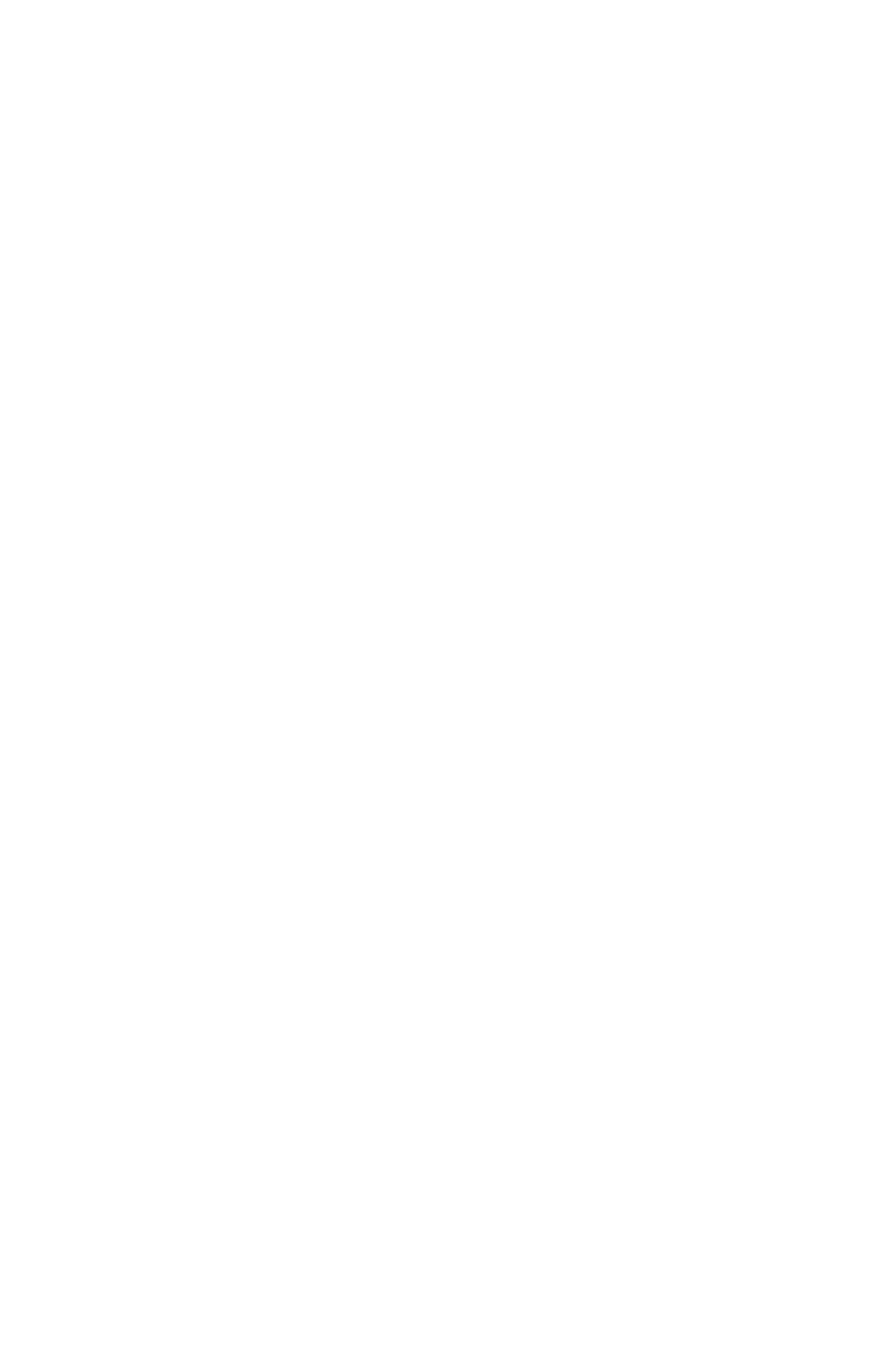*For my wife, Amber, who has listened to my stories about Slovakia far more than anyone should have to, and my mother, Jane Shaffer Elliott, for introducing me to travel in Europe, thus ensuring that I would forever be in debt.*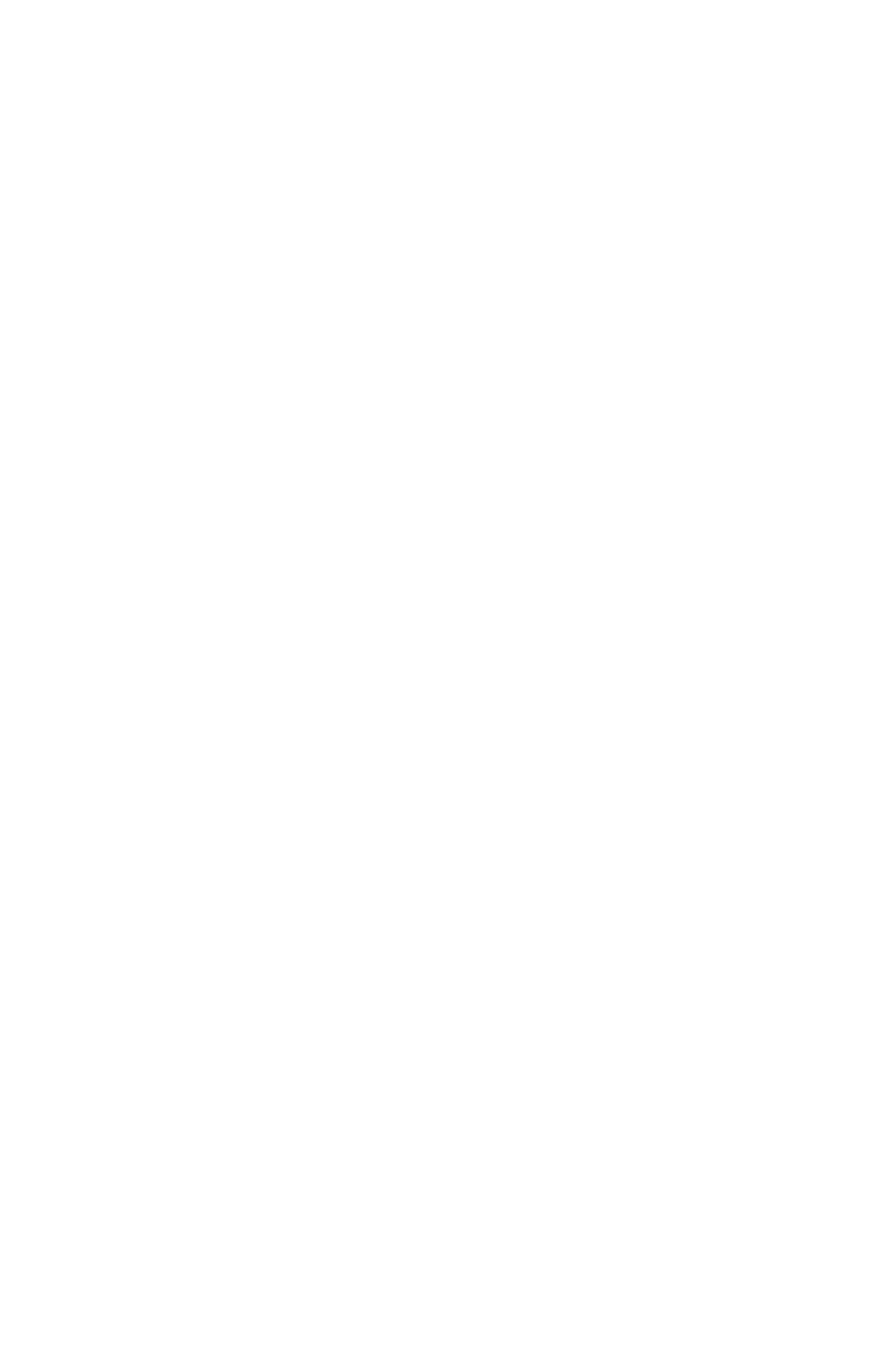### **CONTENTS**

| Introduction: A Sign on a Pole                             | ix  |
|------------------------------------------------------------|-----|
| 1: Disentanglements                                        | 1   |
| 2: EFD Orientation                                         | 5   |
| 3: Pan Biel                                                | 9   |
| 4: Home Sweet Tenement                                     | 13  |
| 5: First Day on the Job                                    | 17  |
| 6: Josef and Lucy and Josef                                | 21  |
| 7: Private Tutoring                                        | 25  |
| 8: What is in a Name?                                      | 31  |
| 9: The Gastro Centrum                                      | 33  |
| 10: "Such a Typical Jew"                                   | 35  |
| 11: Hippy Dippy and Don't Like Gypsies                     | 37  |
| 12: I Have No Sense of Fantasy                             | 39  |
| 13: Slovak Food                                            | 41  |
| 14: Slovak Drinking                                        | 49  |
| 15: Weekend Getaway to Stara Lubovna                       | 55  |
| 16: Banska Bella                                           | 59  |
| 17: A Trip to Prague                                       | 63  |
| 18: Slovaks and Capitalism                                 | 71  |
| 19: David and Marie                                        | 73  |
| 20: Communication                                          | 77  |
| 21: Going to the Movies                                    | 83  |
| 22: Communism Explained with an Apple                      | 85  |
| 23: A Trip to the Doctor                                   | 89  |
| 24: Learning to Count to 21 in Piestany, or Red Means Dead | 91  |
| 25: Sick in Slovakia                                       | 95  |
| 26: Nothing Is More American than Mexican Food             | 99  |
| 27: Easter in Slovenia                                     | 103 |
| 28: No Blood in Bled                                       | 111 |
| 29: Grateful to Margaret in Graz                           | 113 |
| 30: God Killed Our Refrigerator                            | 117 |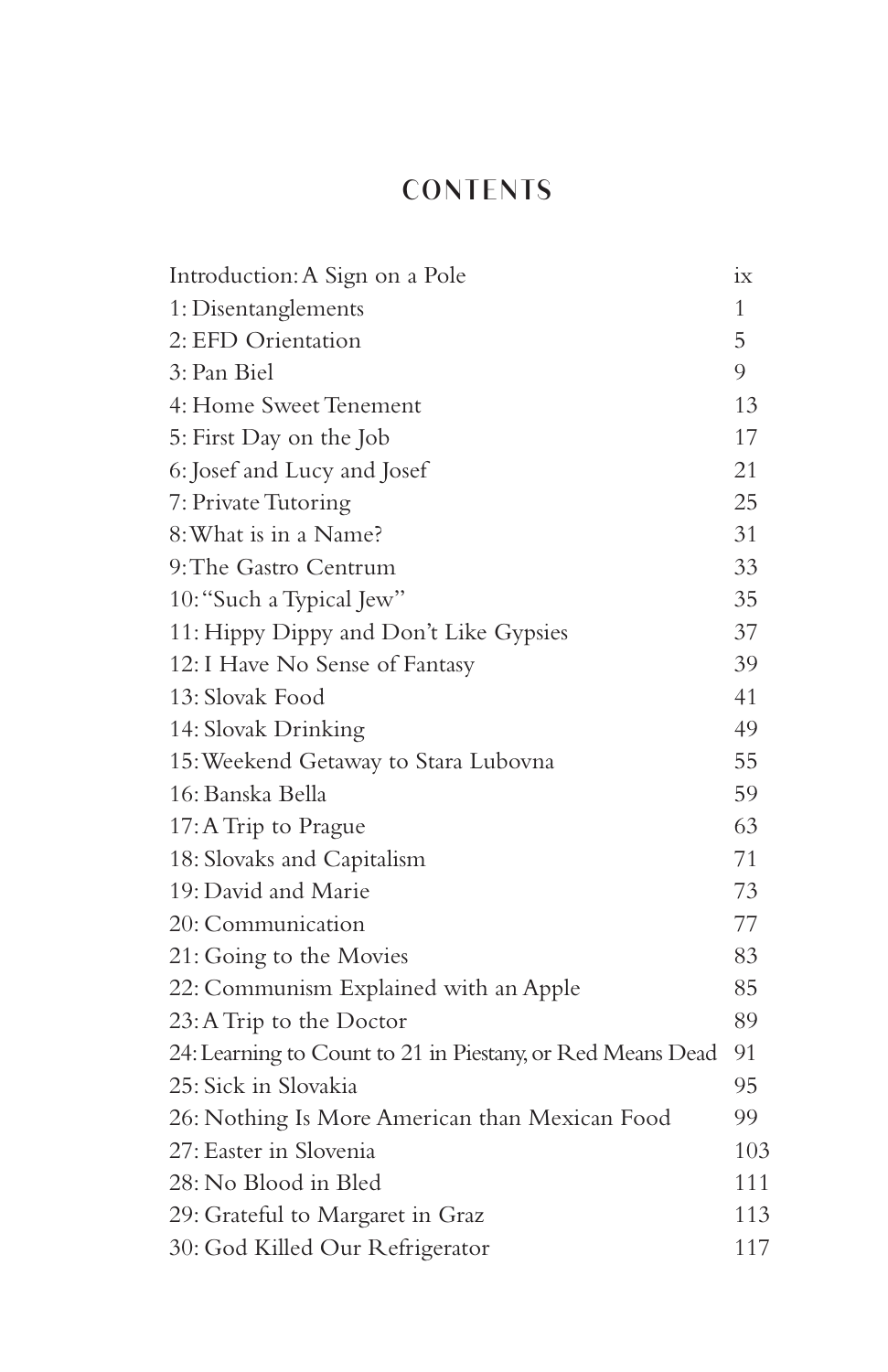| 31:You Get a Line and I'll Get a Pole   | 119 |
|-----------------------------------------|-----|
| 32: Weekend in Donovaly                 | 121 |
| 33: Fast Budapest                       | 127 |
| 34: Life in Slovakia                    | 133 |
| 35: Krakow and Auschwitz                | 137 |
| 36: The End Is Near, Run for the Hills  | 141 |
| 37: Dolny Kubin                         | 145 |
| 38: The Farewell Tour                   | 147 |
| 39: All Good Things Must Come to an End | 149 |
| Epilogue                                | 151 |
| Acknowledgments                         | 155 |
| About the Author                        | 157 |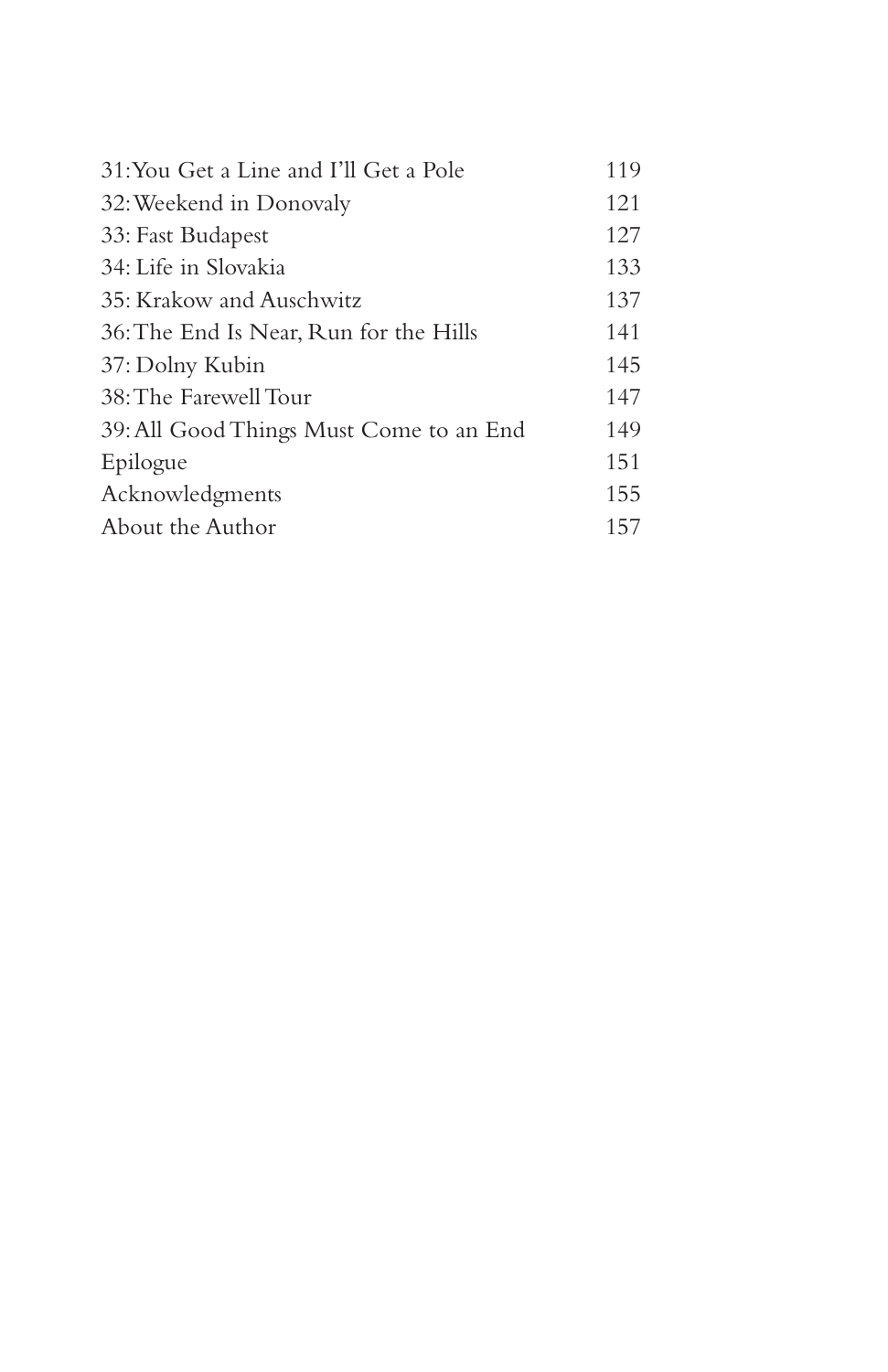## **INTRODUCTION**

# **A Sign on a Pole**

**I** OWE MY SLOVAKIA EXPERIENCE largely to serendipity. As I neared the end of Spring Quarter at Auburn University in **OWE MY SLOVAKIA EXPERIENCE** largely to serendipity. As I 1991, I needed eight elective credit hours to graduate. I had taken two years of German, and at the prodding of my favorite professor, Dr. Tom Nadar, I signed up for the University's study abroad program in Mannheim, Germany. It was worth ten credit hours, and it cost only \$300 more to spend the summer in Germany as opposed to Auburn. As a side note, Auburn happens to be one of the hottest places imaginable during the summer months; thus, two months in Germany seemed like a good plan. It would also allow me to declare German as my minor, and practice my language skills in a real-world setting.

When I arrived in Germany, *Frommer's Guide* in hand, I was ready to study some, but travel more. We had afternoons and weekends free. Afternoons found me exploring towns near Mannheim; everyone in the program got free travel on area transit, so long as the destination was within a sixty-kilometer radius of the city. On weekends I picked farther off places to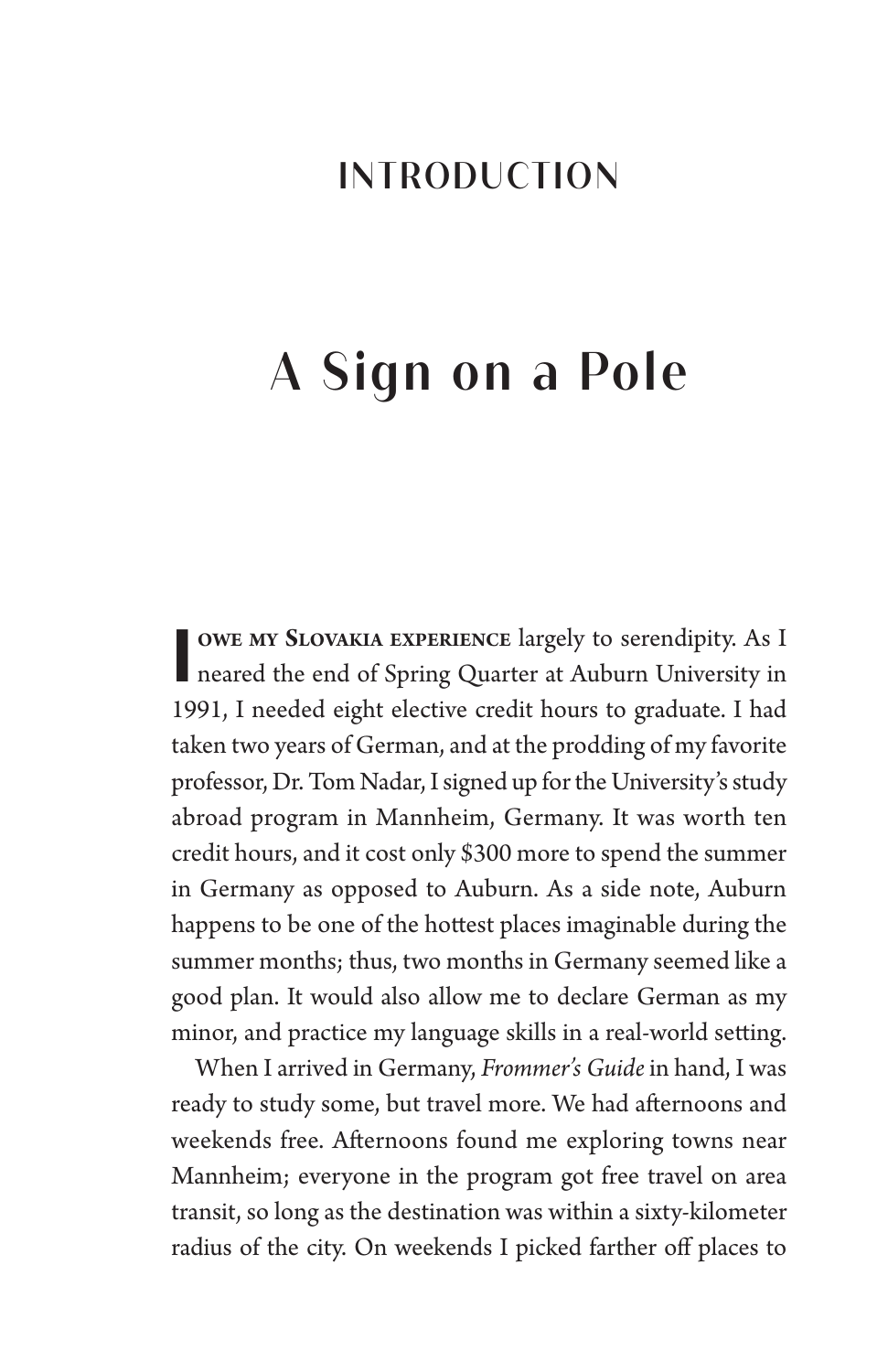visit. One of those weekends I decided to go to Prague. I knew very little about the city, but having lived the first nineteen years of my life under the construct that was the Cold War, I was curious to see a city that had been behind the Iron Curtain, and everyone I talked to seemed to think it was the most beautiful and charming city they had ever visited. Prague had largely escaped damage during both World Wars, which added authenticity and original charm to its beauty. Some cities, such as Warsaw, Poland were so devastated during World War II that they can seemed hollow, bland recreations of their former glorious selves.

Another student in the program and I made the train trip to what was then Czechoslovakia on a Friday night. Neither of us knew what to expect, and we were both surprised at the green countryside. Everything I thought I knew from the evening news about the Eastern Bloc portrayed the place as grey and drab with no shortage of what I like to call Stalinist Towers throughout the region. We were surprised that a large percentage of the country is protected as national forest, which made for some beautiful scenery. Another surprise came at the border between Germany and Czechoslovakia. This excursion was not like the weekend trip to France a week prior. Czechoslovak soldiers with assault rifles strapped to their shoulders boarded the train when we arrived at the border. Everyone in the compartments was ordered out into the corridor, while everything was searched. After about forty-five minutes we were back on our way, but it was clear that the transition from an authoritarian to a free society would not be happening overnight.

Walking out of the main train station, the first thing I encountered was a stand selling hamburgers and Pepsi. Both items seemed somewhat out of context. The burger as it turned out was made of ground pork, which wasn't much of a surprise.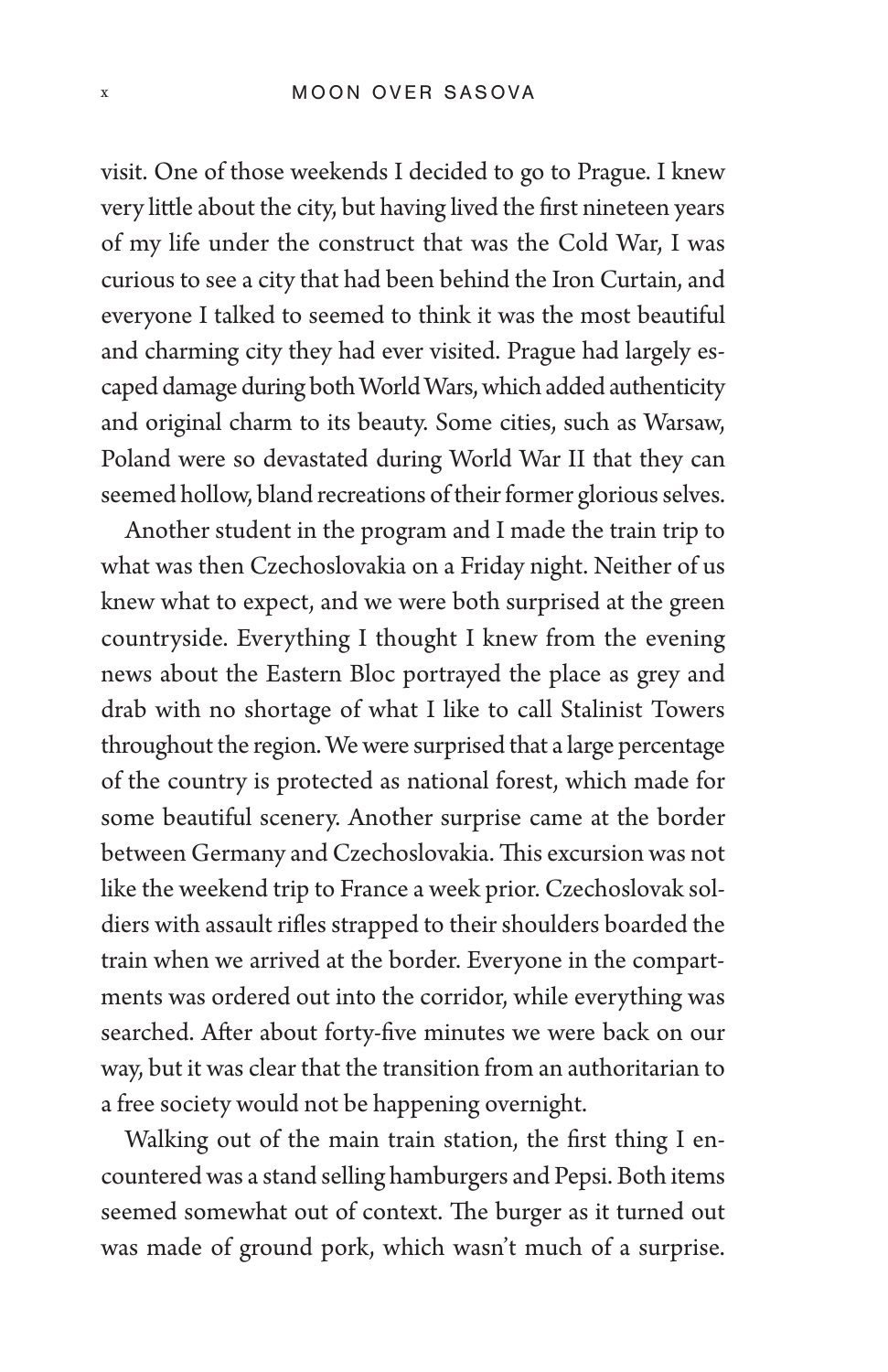Pepsi being available was somewhat more of a surprise. Going forward, I noticed that Pepsi was everywhere, but Coca Cola was nowhere to be found. I would later learn that Pepsi was one of the first soft drink companies allowed into the former Soviet Union. In another twist, the Ruble was not an exportable currency, so the good people at Pepsico had to figure out how to get their profits back to the United States. Ultimately, they began exporting Stolichnaya vodka from the USSR to the U.S., allowing them to turn a profit in dollars.

Prague was more beautiful than I could have ever imagined. The architecture can best be described as Gothic on steroids. With only a day and a half to see the city, I made a commitment to myself to return to Prague after my studies were complete. I was already planning a two-week Eurail trip with my friend David after the semester. In the meantime, I took advantage of as many of the sites as possible, and that night discovered something that I decided was a budget traveler's best friend goulash. Goulash soup at its best is prepared Hungarian style with a lot of paprika. The meat can vary—beef, pork, and venison seemed to be the most common choices. To this is added potatoes, beef broth, and tomato sauce. Served with dumplings it makes a hearty meal. It also tastes wonderful, fills the stomach, and is cheap. Plus, because it is so spicy, it is a great excuse to drink a few of the world's best beers. If there was a negative to ordering goulash, it was the perpetual look of disappointment that the request would leave on waiters' faces. Generally, an American entering a restaurant in Eastern Europe leads to expectations of a lot of money being spent. The waiters were always saddened to realize I was a student on a budget and would be ordering the cheapest thing on the menu!

I only saw the highlights of Prague during this visit. Walking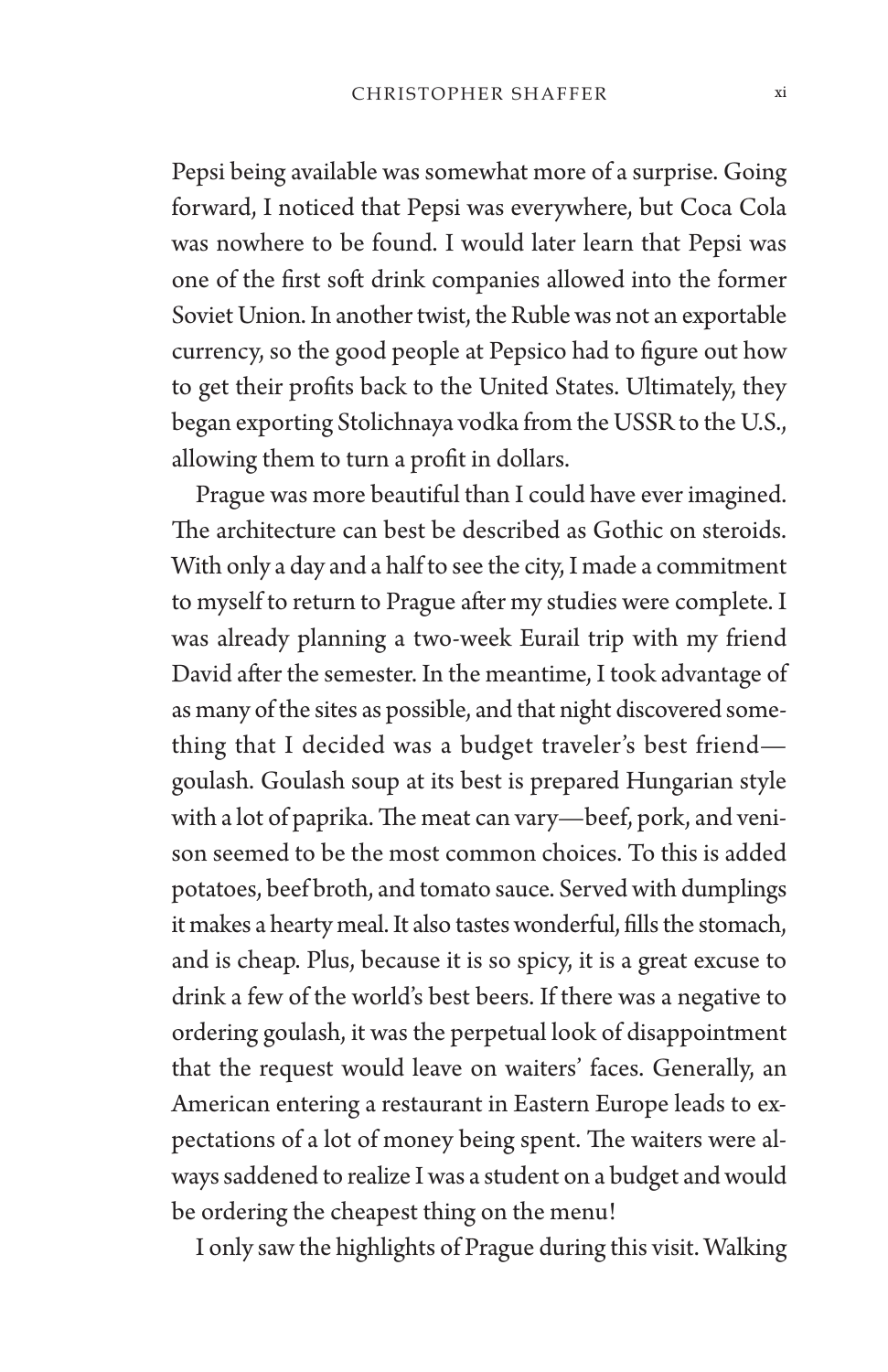from the train station, I quickly found myself at the top of Wenceslas Square and in front of the National Museum, a gigantic neorenaissance building. Wenceslas Square is the Prague version of the Champs-Elysee, and not that long ago had been filled with Czechs who successfully called for an end to communism in their country. Walking away from the museum and down the square there are several narrow streets that lead to the Old Town (*Stare Mesto*). The Old Town is where several architectural gems reside, perhaps most notably the astronomical clock tower where crowds gather a little before the beginning of each hour to watch a mechanical skeleton ring the bells while a rotation of saints make appearances. Across the square from the clock tower is the Gothic-styled church Our Lady before Tyn, with its towering spires. Continuing onward one comes to the Charles Bridge, which leads to Castle Hill (*Hradcany*) and St. Vitus Cathedral.

As I explored, I was amazed at the feeling of optimism that seemed to be omnipresent. Vaclav Havel had just been elected president, and it seemed everywhere I looked there were signs with his photograph and a caption that read *Havel na Hrad* (Havel to the castle), the president's residence. However, the dichotomy of lingering totalitarianism amid newly found freedoms was everywhere. Access to the Charles Bridge was hampered by a busy street. Pedestrian access was limited by a traffic light that definitely favored keeping automobile traffic flowing over allowing the many people who were on foot to cross. Tourists—most of them Western—began jaywalking when they felt they could make it across the street in spite of the traffic. Largely unnoticed were soldiers standing on an island in the street's center. Suddenly, one of them lowered his rifle and pointed it at the crowd. All of us hopped backward onto the sidewalk.

Once across the street, it was possible to access the pedes-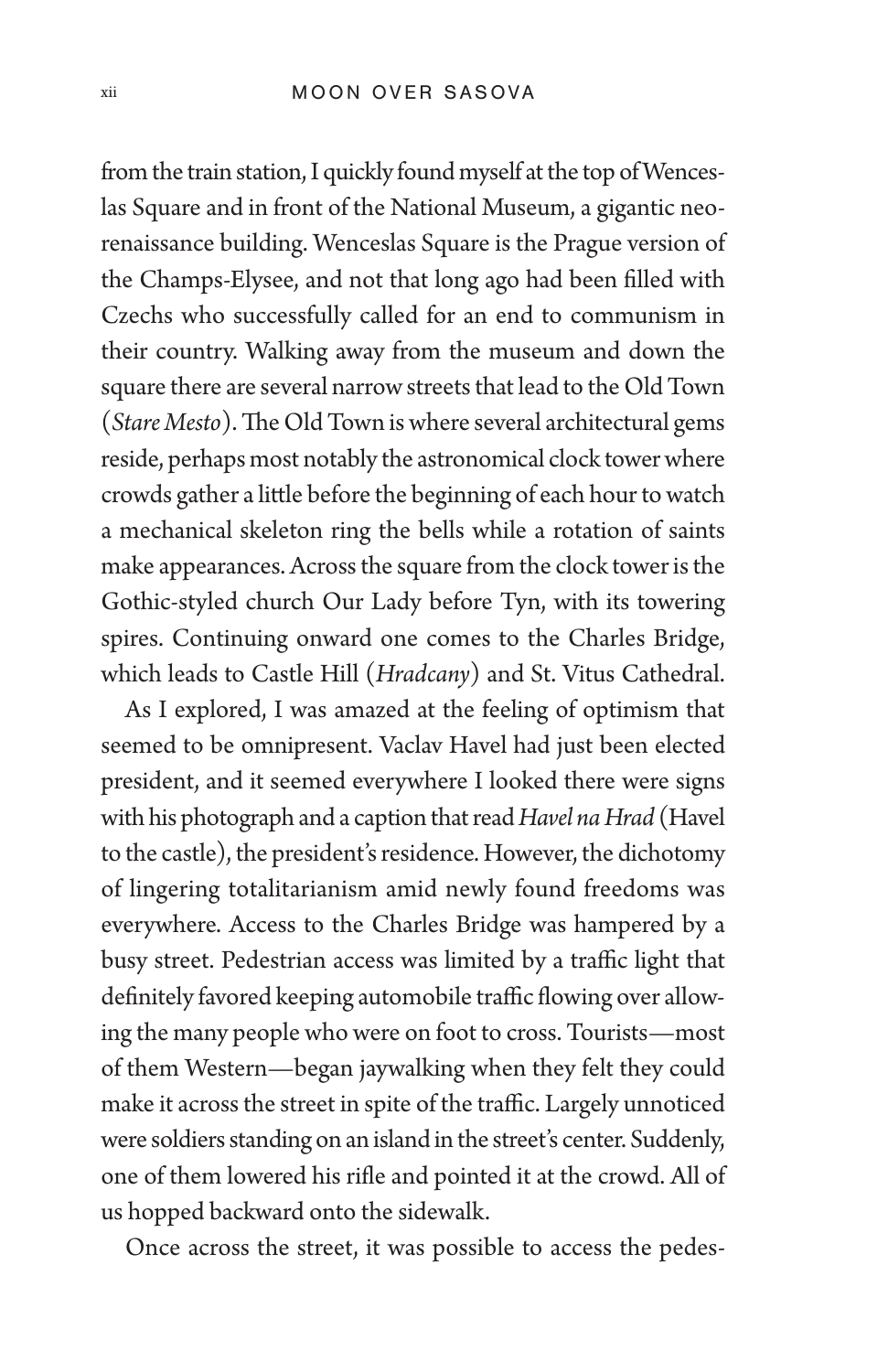trian-only Charles Bridge that stretched across the Vltava River, and then lead to the base of Castle Hill. On the bridge, lined with statues of a myriad of saints on both sides, a variety of vendors were selling art, jewelry, and small puppets. I would later find out that Prague was known for its puppet makers. Also, on the bridge—much to my surprise—were quite a few people smoking marijuana, something that was still illegal in Czechoslovakia. No one seemed to be particularly worried about the police doing anything to them; I rarely saw a policeman on the bridge, and I don't remember ever seeing a soldier. To this day, I am not clear on how law enforcement was so obsessed with jaywalking, but not particularly concerned with individuals flagrantly flaunting their drug laws. In the name of full disclosure, I have always believed marijuana should be legal, I just had no interest in being shot by a Czechoslovak soldier, or experiencing what life was like in one of their prisons.

The far side of the Charles Bridge gives way to the base of Castle Hill. As I made the climb upward, I would frequently turn around so I could get increasingly better panoramic views of the city. This journey culminates with St. Vitus Cathedral, an architectural wonder that is Gothic to the max, complete with gargoyles, spires, flying buttresses, and beautiful stained glass, most notably the art nouveau series of panels by Alphonse Mucha.

As planned, I stayed on in Europe at the conclusion of my studies. The choice was to return home for graduation, or spend two weeks riding the rails. After mulling this conundrum for at least five seconds, I decided to stay. I bought a second-hand (technically third-hand) Eurail pass for twenty-five Marks. I was told that after the passes were initiated, conductors rarely checked the holder's passport. If the story that was related to me was true, the original owner, Warren W. of Ontario, Canada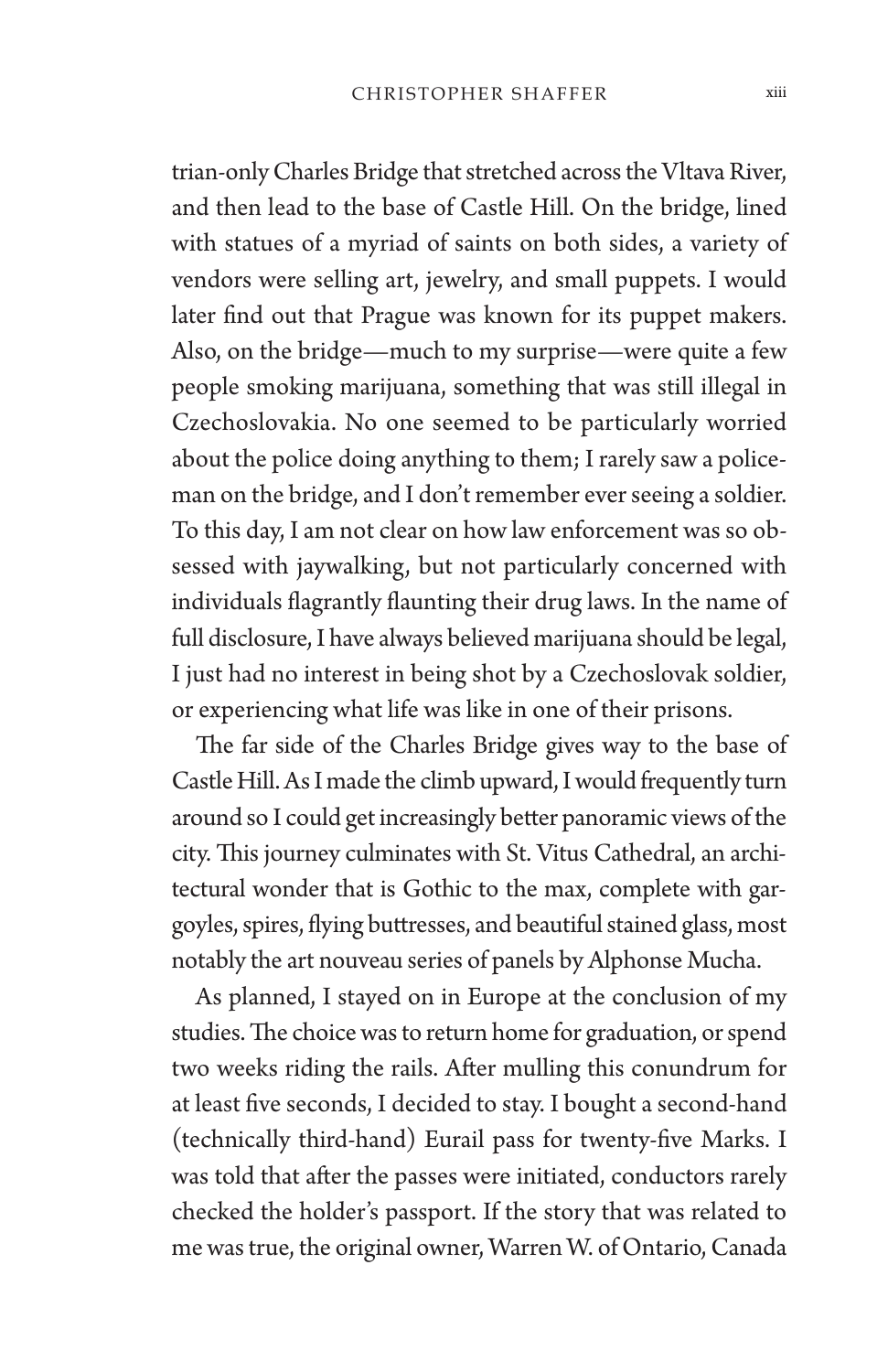(to whom I am forever grateful), lost his ninety-day Flexipass on about day eighty-eight or so of his travels. Out of money, he went to a Eurail office in Italy for assistance. In the confusion, they ended up issuing him a brand new pass. At this point, he had free train rides, but no funds for food or places to sleep. Since there was no way for him to continue his travels, he sold it to a mutual acquaintance, who then passed it on to me. Anytime I think about the expense of travel, I try to remember that I did travel by train for free for two weeks in 1991.

David and I visited our German professor, Tom, and two of his friends in Bonn before heading to Munich; then to Venice where I treated myself to a birthday present of Jack Daniels and Coke on the Piazza San Marco. Celebrating age twenty-one with a drink in Venice seemed the most sophisticated thing any human could ever do. Vienna was next, and where we split up, and I traveled onward to Prague.

I did learn one piece of valuable information on the train ride from Venice to Vienna. Trains in Europe will sometimes separate on long trips, and the two parts will then go to completely different destinations. David and I were actually supposed to be traveling to Salzburg rather than Vienna. In the middle of the night I woke up, and for whatever reason, something felt wrong. I stopped a conductor, and in my weak German, I tried to figure out if we were headed to the correct destination.

"*Enschuldegung, bitte*," I stammered. "*Wann kommen wir nach Salzburg*?"

He looked perplexed, and said, "*Salzburg*? *Wir fahren nicht nach Salzburg.*"

Not sure what to say, I replied, "*Wo the fuck fahren wir*?"

And that is the story of how I got to see Vienna for the first time. We stayed in a youth hostel, and the next day I put David, not the fan of backpacking in Europe that he expected to be, on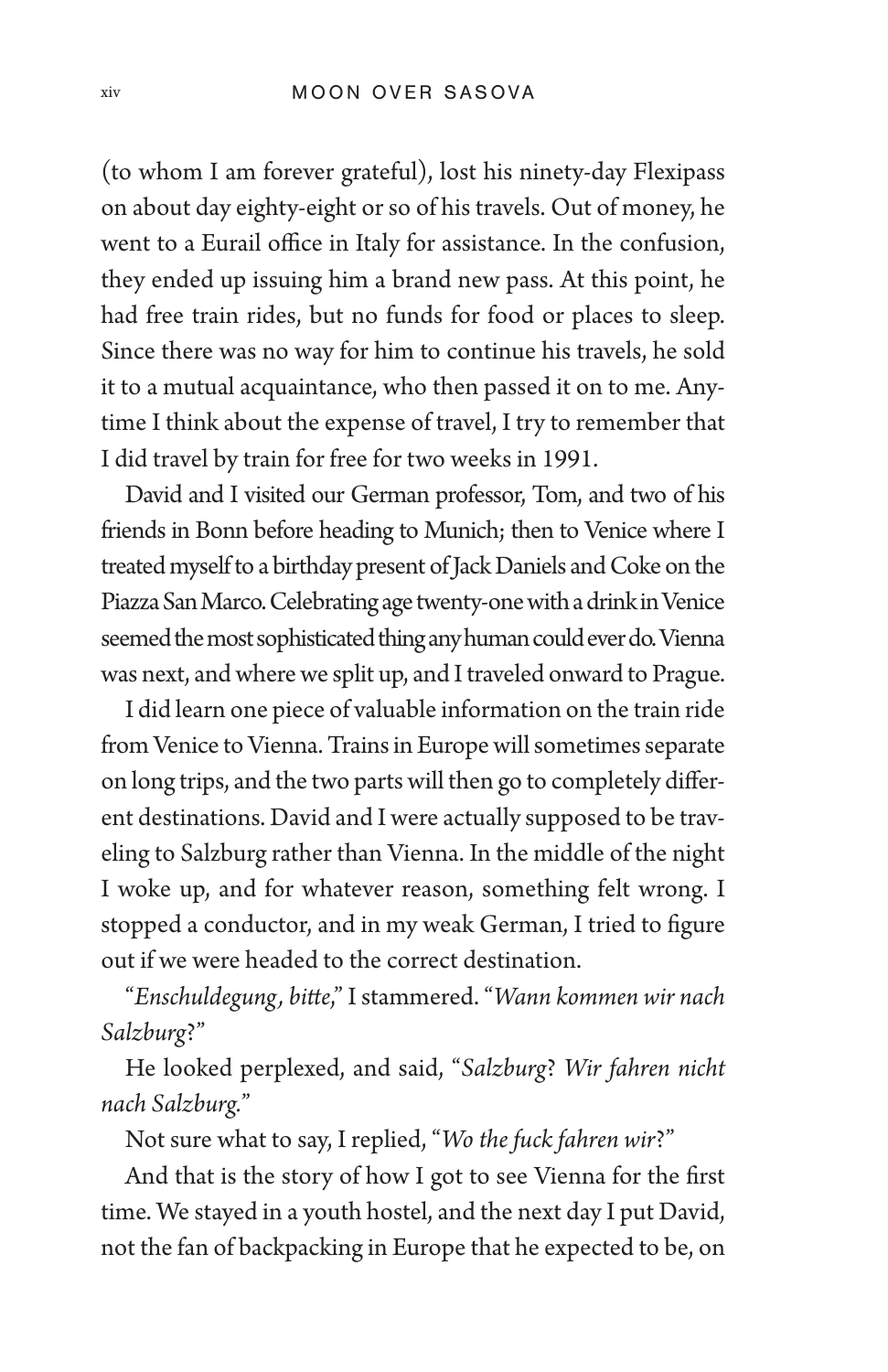a train back to Mannheim, where he would recuperate for a few days before we both reconnected and flew home out of Frankfurt. That afternoon, I would continue onward to Prague, after exploring some of the beautiful Viennese sights.

On the train trip to Prague I learned something new: traveling alone can be a good thing. You meet people. It just happens naturally. If you are with someone else, or a group, you focus on each other. Conversely, other people feel they are interrupting a couple or group by engaging with them, but are comfortable starting a conversation with a solo traveler. I found myself in a compartment with three other people. Each spoke a different language, but all of us spoke one language in common with at least one other person. We talked for a couple of hours, with each of us translating for the others as necessary until two of the passengers reached their towns, which left me and the gentleman across from me alone in the compartment on the way to Prague. His name was Milan.

When the train stopped at the Czech border, he looked at me and said, "*Ich habe hunger, und sie haben hunger"* (I am hungry and you are hungry). He got off and then returned shortly with an apple, a bag of pretzels, and a beer for each of us.

He looked at me and said, "*Ein Geschenk aus mein Herz, und die Herzen von die Tschechoslovaki Leute"* (a present from my heart and the hearts of the Czechoslovak people).

 We continued to talk, and as we were pulling into the main train station in Prague, he asked me where I was staying. When I told him that for the first night I was going to stay in the train station, he was horrified, and said that due to crime in the station, that could not be an option. We walked to the state travel agency, Cedok, and arranged for me to rent an apartment for a few nights. Then, worried I would not be able to follow the di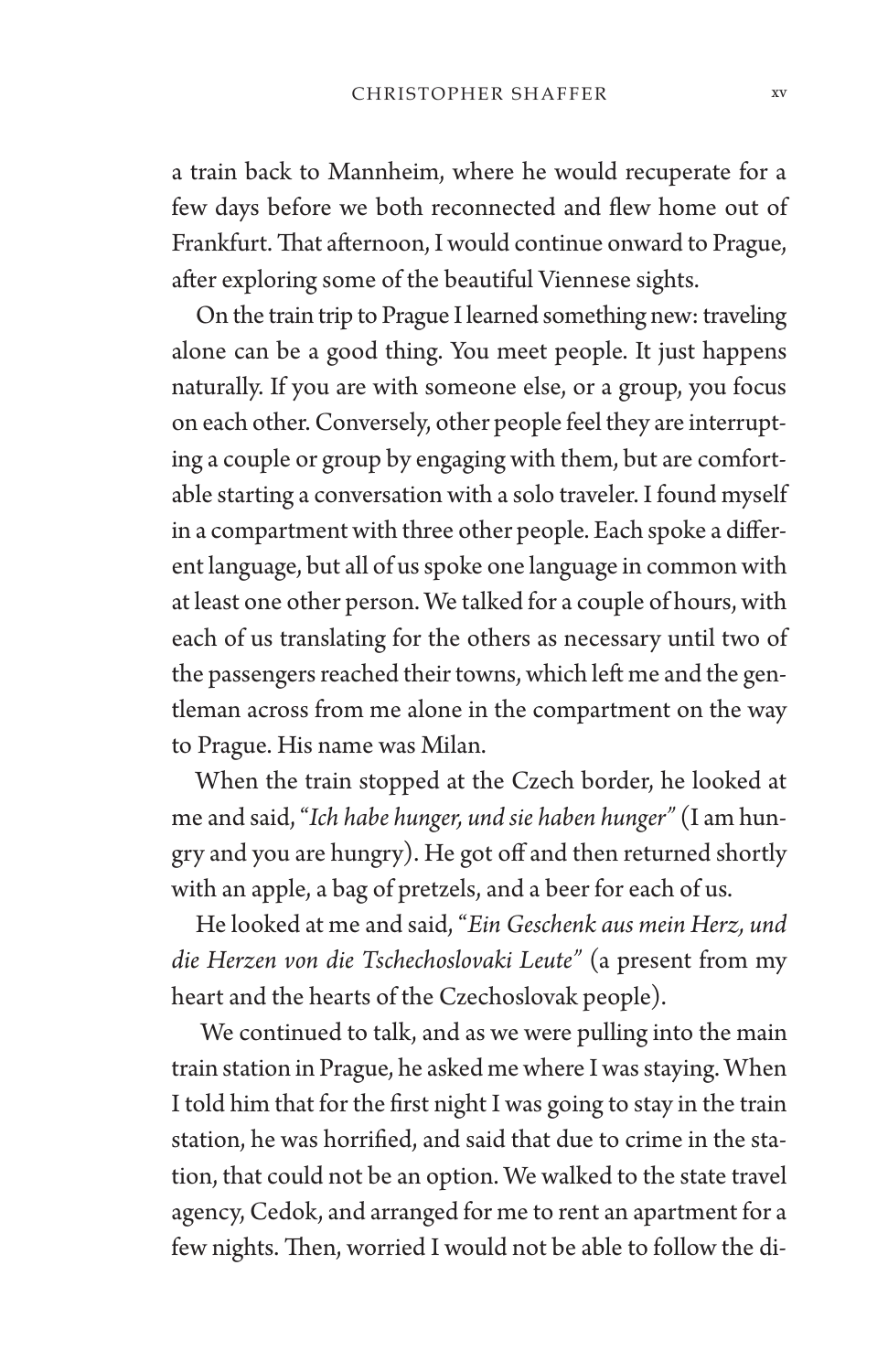rections, he walked me from the train station, and down the grand boulevard that is Wenceslas Square. The apartment was off a side street about halfway down the square. He made sure I was safely inside before dashing off to catch the last subway of the night home. This was my first introduction to Czechoslovak hospitality, and it would definitely not be the last.

I spent three nights in Prague before returning to Germany to catch a flight back to the United States. While walking to a restaurant one night I noticed a flyer posted on a telephone pole, an ad looking for Americans to come teach in Czechoslovakia, with telephone numbers that could be torn off. I ripped one off and tucked it in my book bag, thinking to myself, *You never know*. I then hurried onward for a heart healthy meal of goulash, dumplings, and beer in a cellar restaurant that I had come to like on Wenceslas Square. A much fancier sister restaurant inhabited the upstairs, but I preferred the downstairs prices. I also preferred eating with the Proletariat. It was more touristy upstairs, and the people in the more modestly priced restaurant seemed more authentically local.

When I got home, I found the telephone number, and called it. At the time, I hadn't noticed, but it was an Alabama area code. I had literally traveled to Czechoslovakia from Alabama to find an ad by Alabamians asking for people to come to Czechoslovakia! The odds of that happening certainly seemed slim, and, though I had never been a particular fan of John Calvin, it also made the whole affair seem quite predestined. The group recruiting teachers was named Education for Democracy (EFD). It was founded by a Canadian soldier, Major John Hasek. Ann Gardner, from the University of South Alabama, partnered with the Czechoslovak government to run that part of the organization.

Before I could go anywhere to teach, I needed to complete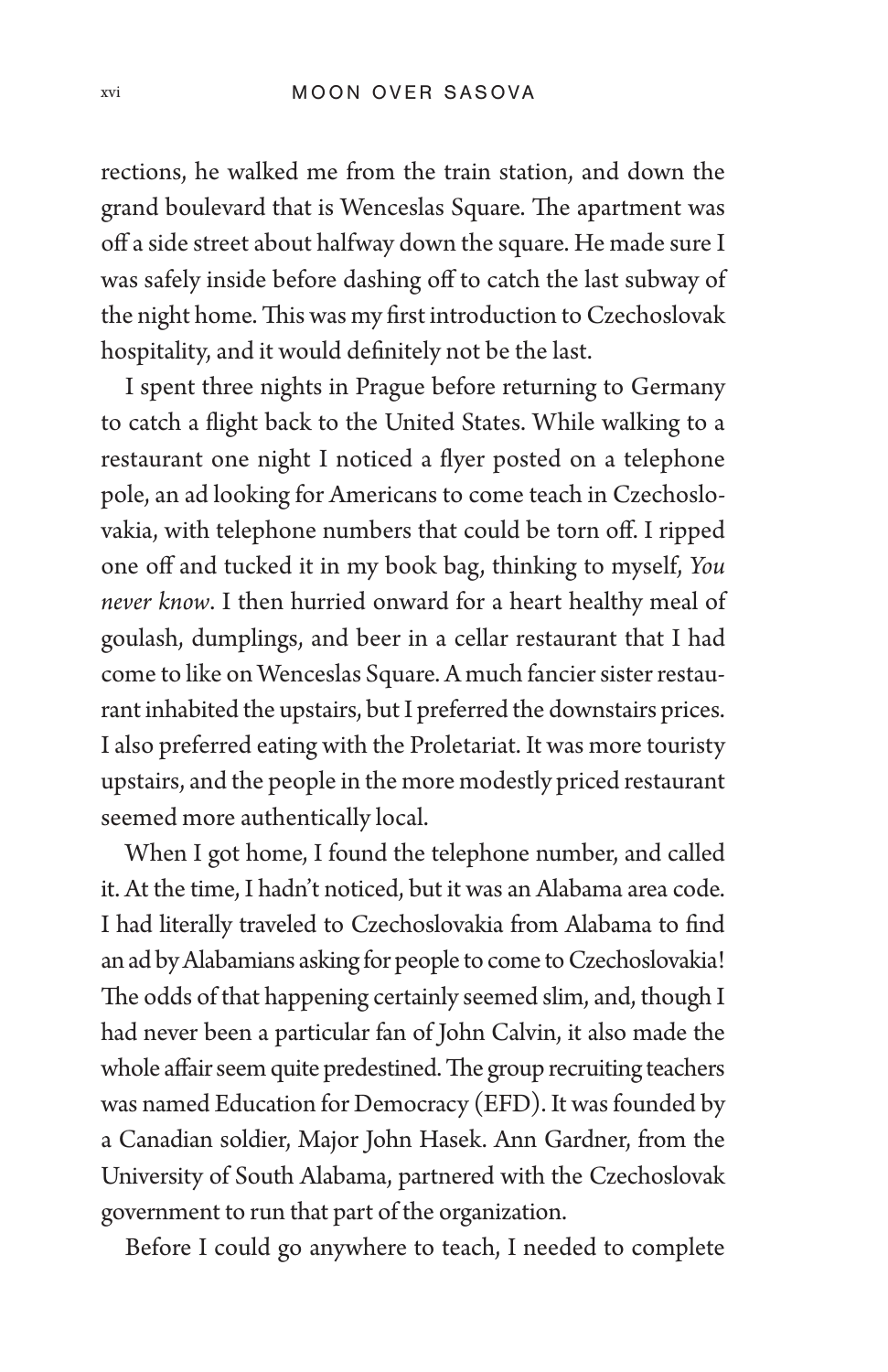my certification. My BA is in history, and job opportunities were scarce. I received a letter in October 1992 from EFD indicating they had accepted my application, and I completed my studies in December. On January 14, 1993, I found myself headed to a new country, as the Slovaks had officially given the Czechs their ring back two weeks prior in what came to be known as the Velvet Divorce.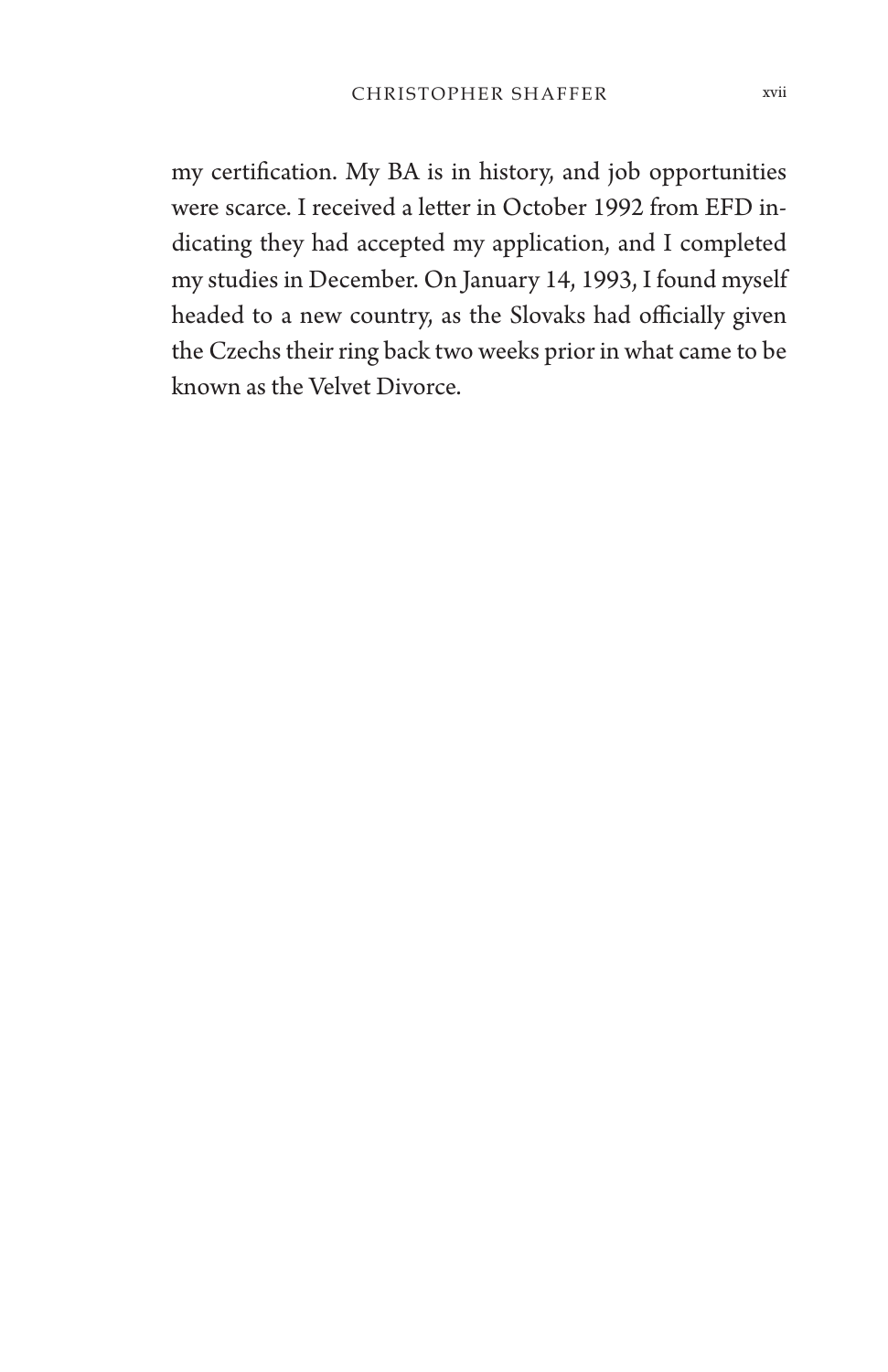### xviii MOON OVER SASOVA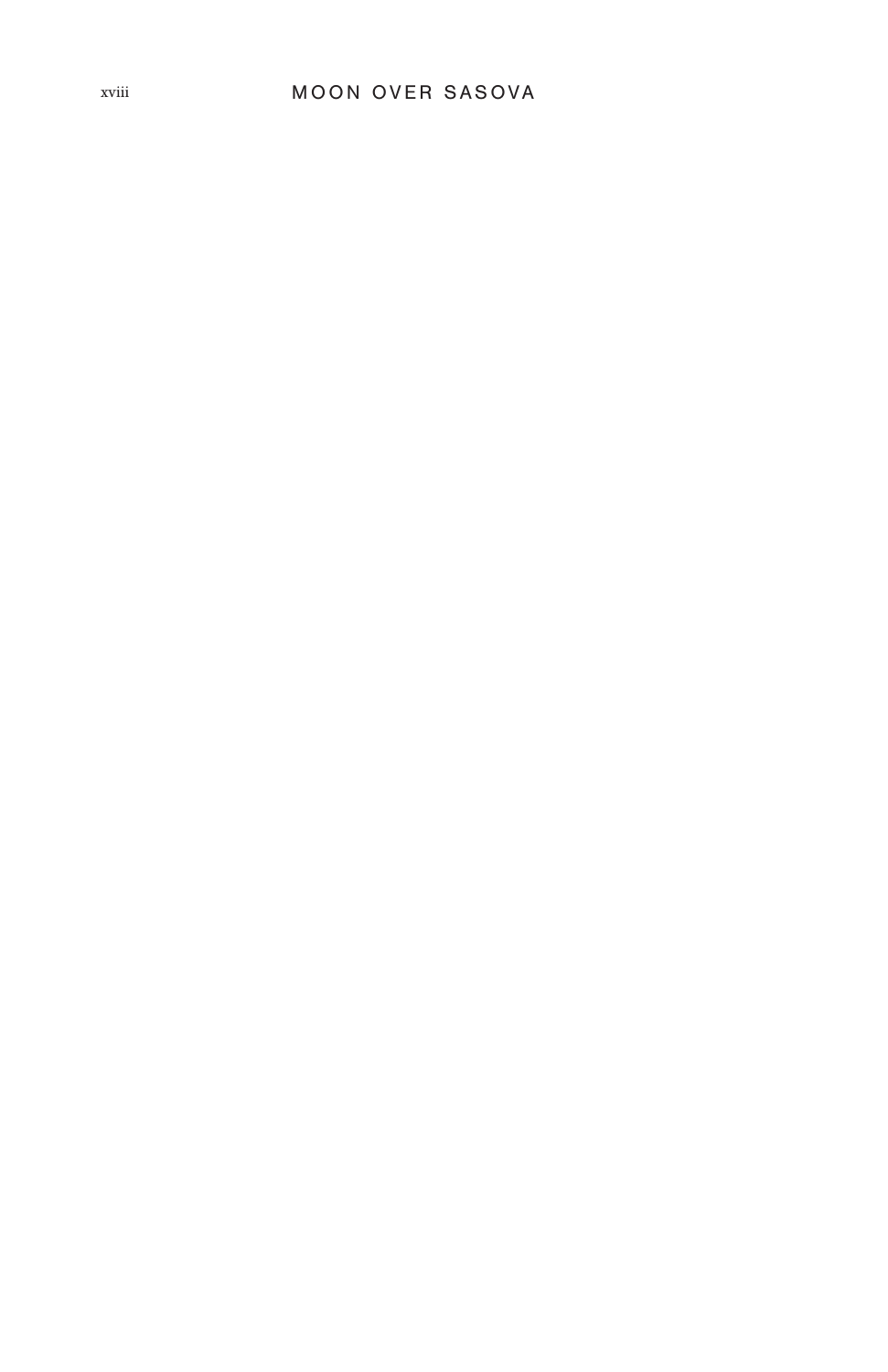## **Disentanglements**

**THERE WERE A FEW OBSTACLES** in my path as I prepared to leave the country. During my final quarter in school as I worked toward completing my teacher certification, I met a young woman and we began dating. It was an unexpected and pleasant surprise. My plane ticket was purchased though, and I was headed to Slovakia. For almost a year, I had been focused on making this adventure a reality. It also made a difference (in my mind) that the adventure was temporary, and that I would be coming back to "the real world" in six months. In my twenty-two-year-old head, everything made perfectly logical sense. I would take a brief break from the relationship and go to Slovakia. During my stay in Slovakia, we would both be completely faithful to one another, and then a half-year later, everything would return to normal. Amazingly, things largely worked out as I had hoped. About three months after I returned from Slovakia we resumed seeing each other.

On the family front, everyone had been supportive of my little adventure. This included my grandmother, who was in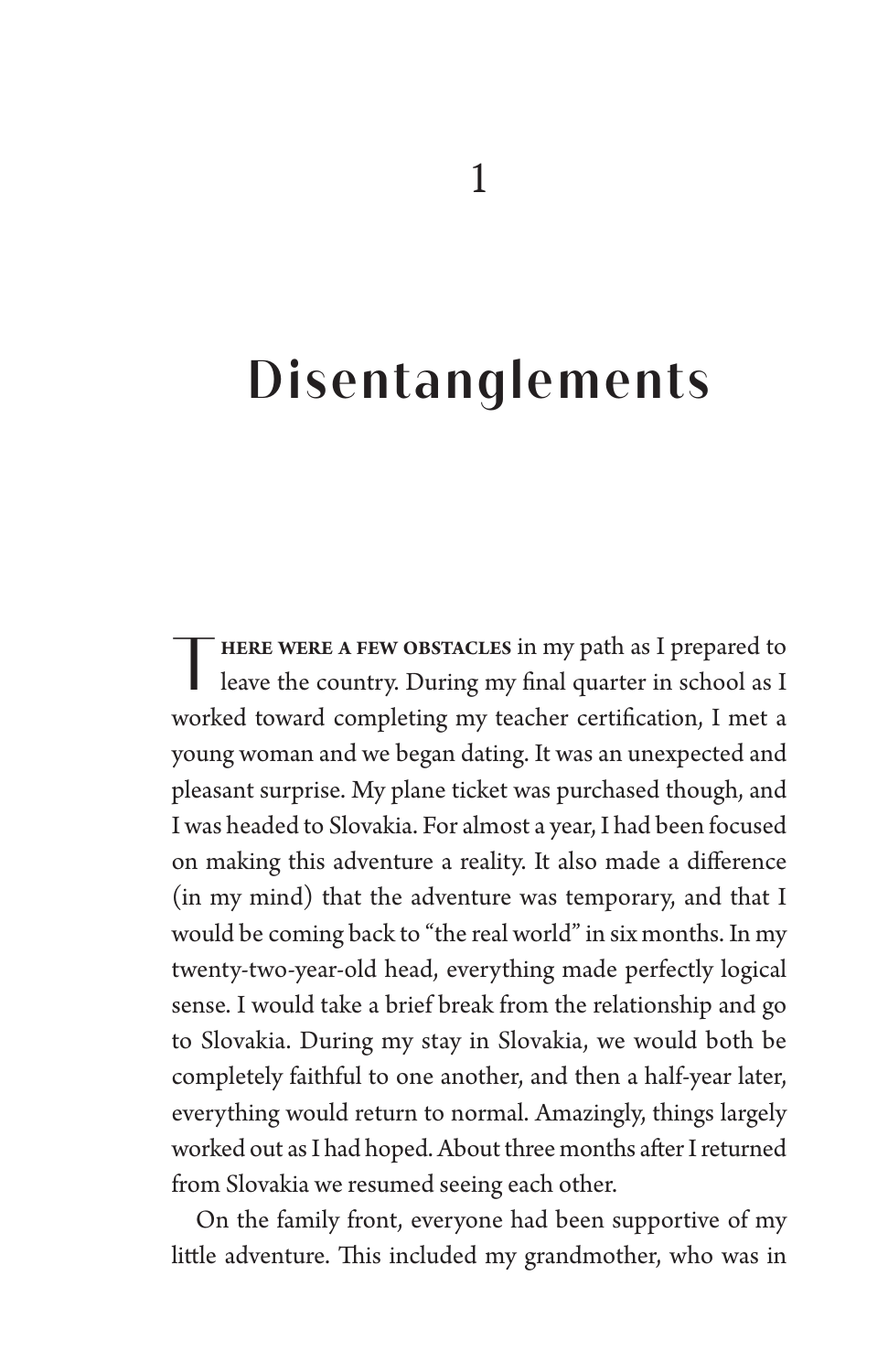her mid-eighties. I had expected her to resist the idea of my going to some far off place by myself, but she was surprisingly supportive. In December, I found out that she had been bluffing. She called me with a multitude of grave concerns.

"Christopher," she said, "I have been reading a lot about Czechoslovakia."

"It is actually about to be Slovakia," I replied.

"I know. They are having a revolution!" she exclaimed.

"No they are not," I explained. "They just have decided to go their separate ways. There has been no fighting."

Trying another tack, she said, "They're Communists!"

I persisted with my current events lesson, "No they are not. They just got rid of the Communists."

"If you won't go, I will pay you back for your plane ticket, and give you an extra \$1,000," she offered.

Capitalist that I am, I did pause for a second before declining. "This is important to me, and I really want to go. I think it will be good for me, an adventure, and I may never again have a chance to do something like this."

All that the poor woman had left was a Hail Mary pass. "Christopher, do you realize that a lot of the streets over there are cobblestone? Do you realize what that could do to your feet? I admit that I had not considered the podiatry-related implications of this journey. Ultimately of course, I decided to live life on the edge, and go anyway.

My grandmother was one of several faithful letter writers who corresponded with me while I lived in Slovakia. It is funny how different communication is today. Without email and cell phones, receiving mail elicited excitement on the level created by Corporal Radar O'Reilly on *M\*A\*S\*H\** when he would deliver letters to the doctors. I would receive—almost weekly—a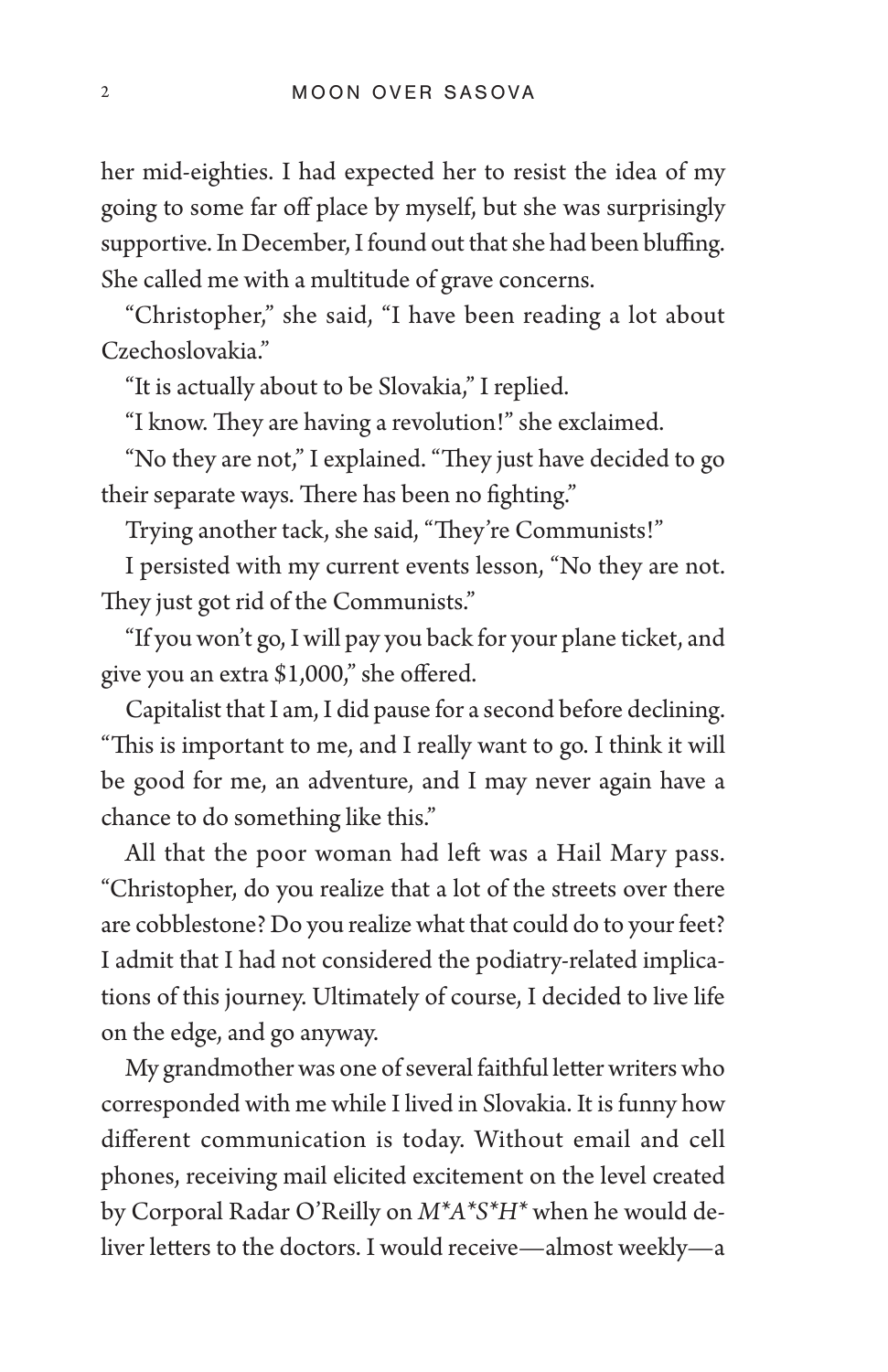letter from my grandmother on onion-skinned paper in a lightweight envelope used for airmail. She might have resisted my leaving, but once the decision was final, she became one of my most ardent supporters. There were advantages to not having these modern-day communications devices though. It forced independence and meant that I would not be able to fall back on my known world back home. Instead, I had to fully get out of my comfort zone and explore and meet people; which is the point of any immersion experience. Upon reflection, there was so much more depth in the letters I wrote and received while in Slovakia than in the emailed communication of today that in a weird way I may have been better tuned into my friends and families lives than if I had had today's modern conveniences.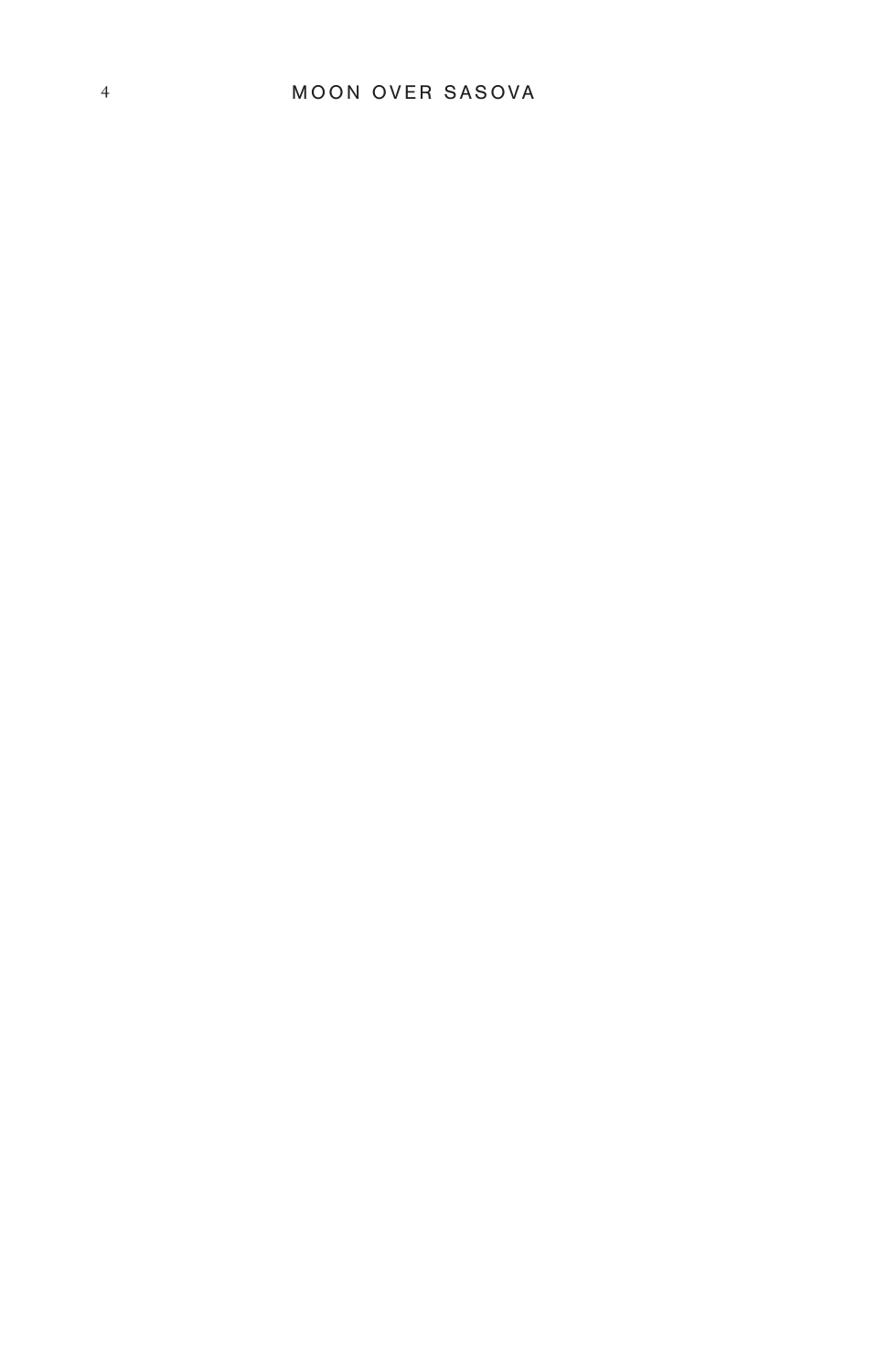# **EFD Orientation**

**I** SET A PERSONAL RECORD on the trip to Stupova, Slovakia, where the EFD orientation took place. I was awake for thirty-**SET A PERSONAL RECORD** on the trip to Stupova, Slovakia, one straight hours traveling. The flight out of Atlanta was smooth but cramped. The good news though, was that I had pleasant people around me, including a sixteen-year-old exchange student from Bremen, Germany named Miriam. Miriam's story demonstrated some of the things that could go wrong when people move to other countries. She had signed up for a year's exchange program in the United States but had an unpleasant time with her host family. She had hoped to see as much of the United States as possible, but got to go nowhere, and was largely ignored by the family. Consequently, she was returning to Germany a half year early. In hindsight, I have wondered if there was some cultural misunderstanding involved in her experience. Over the years while backpacking in Europe, I have found it commonplace to meet young teenagers who are traveling together and staying in youth hostels. Americans, on the other hand, rarely would give a child that age so much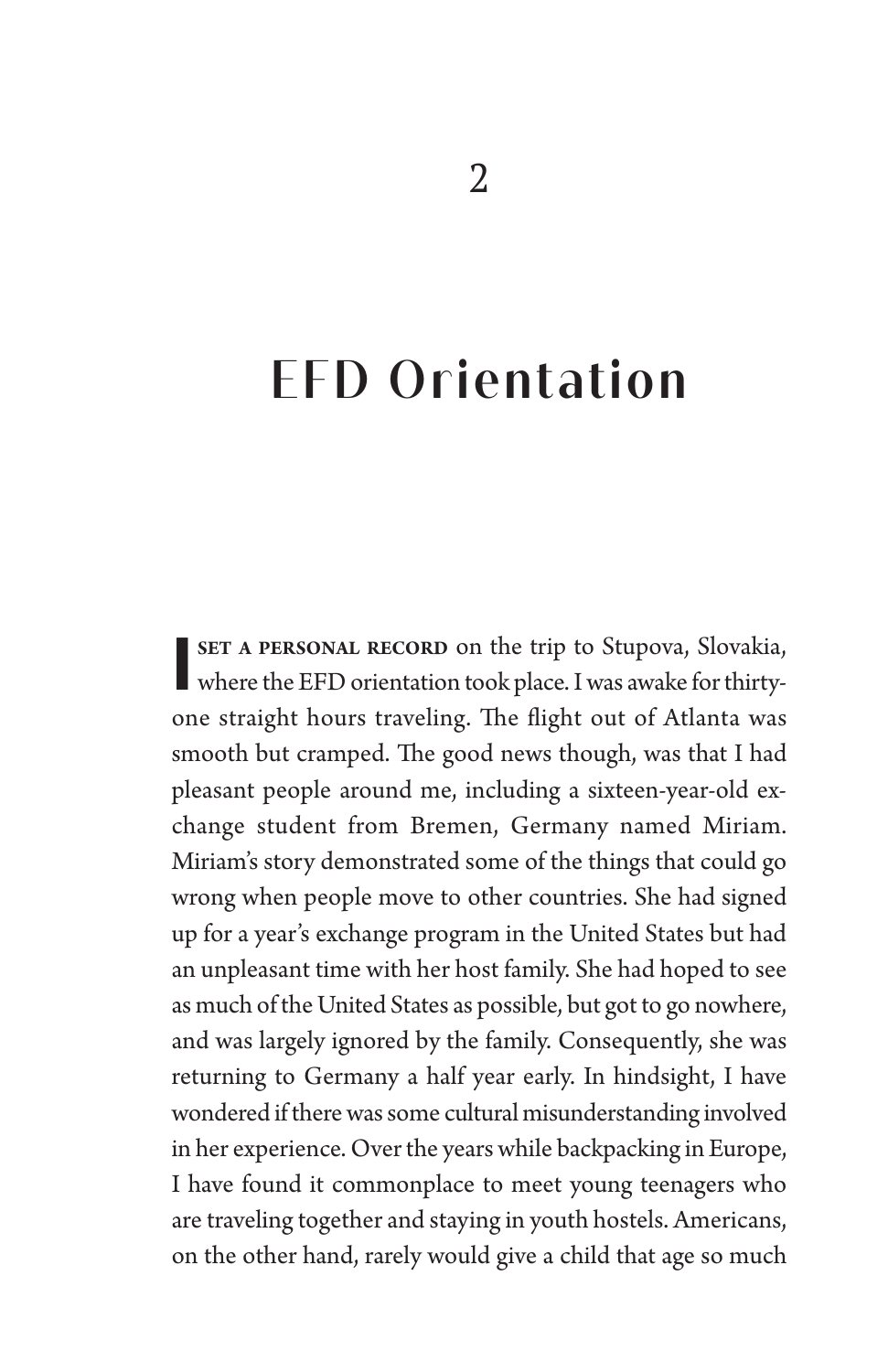freedom. Either way, I was sorry she had such a bad experience, and hoped I would fare far better on my own adventure. We landed in Frankfurt with no problems.

During a layover in Frankfurt, I started talking with a man named Jim, who was en route to Moscow, as part of a group named Friendship Force, a non-profit organization with a mission to improve intercultural relations. It still exists today. Jim and I had an immediate rapport, and we started talking about where we had been and where we hoped to one day go. He started traveling late in life. Never having been out of the country, he called Delta on a whim when he was forty-five years old and asked how much it would cost to go to Mexico. He never looked back and had been on the move ever since. He asked me if I wanted to have a beer, and when I said that it was 9:00 a.m., he pointed out that we were in Germany, where the societal rules governing beer consumption were not that strict. We drank and talked for two hours, celebrating out arrival in Europe, after which I caught my connecting flight to Vienna, Austria.

In Vienna I was immediately met by representatives from EFD, and we waited for the rest of the new English teachers to arrive. Once we had all assembled, it only took about an hour to reach our destination of Stupova, Slovakia. En route, we went through Bratislava, which many would quickly start referring to as Blava. I had heard that it was a depressing city to see, and it lived up to my minimalistic expectations. Much of the historic old town was destroyed in the name of progress; a major highway was constructed. Only a few city blocks of Bratislava's former glory were preserved. We were also introduced—mercifully in passing—to the largest housing development in Slovakia, which was named Petrzalka. Every building was exactly the same height and color, and the development just went on as far as our eyes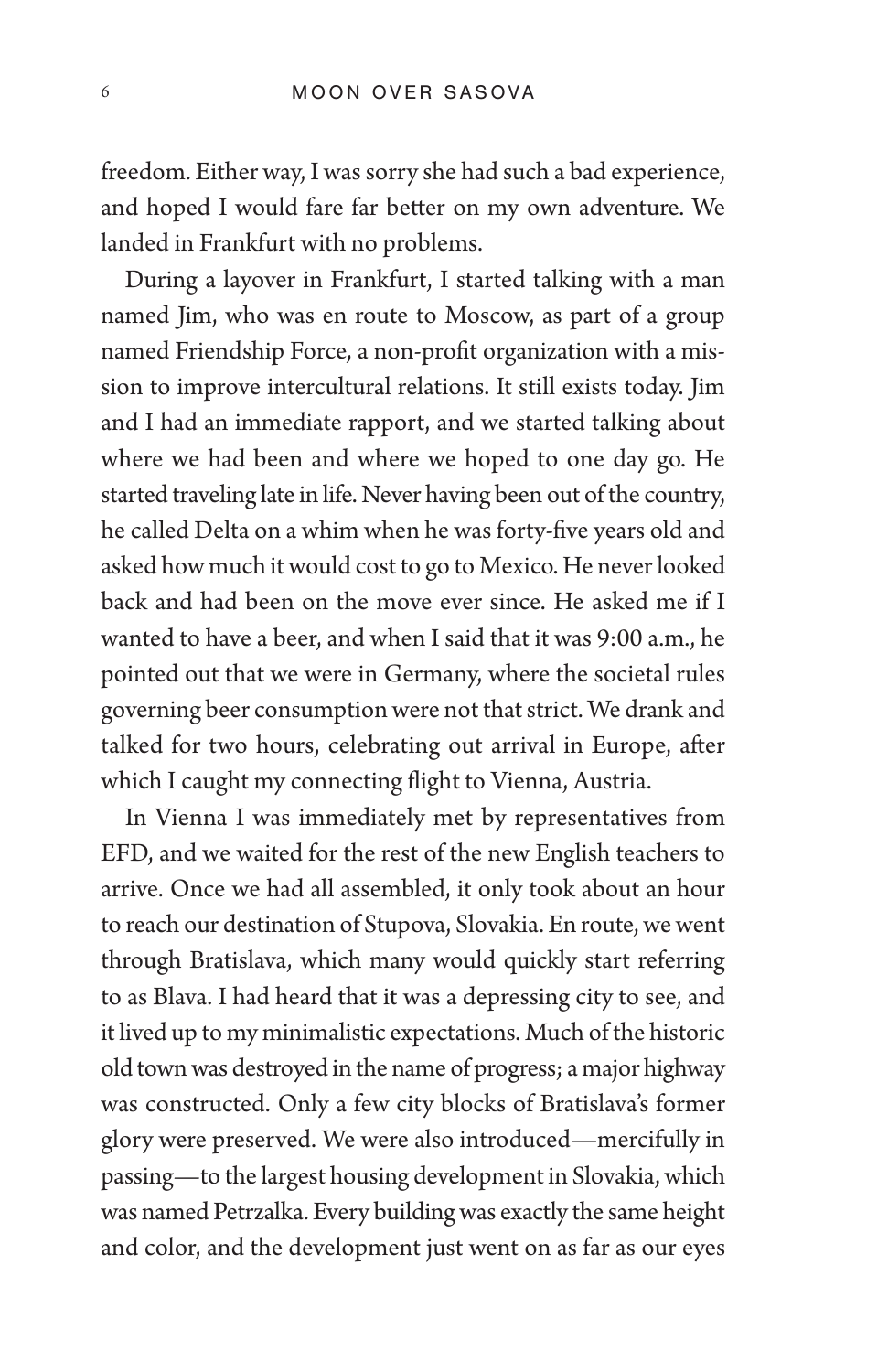could see. At one point I was told that Petrzalka had the highest suicide rate of any group of apartment blocks in Europe. I never have found out if that was true or not, but if there were ever a contest for such a thing, I can understand why they might be competitive.

Our hotel in Stupova was nice by the standards of any country. I had been unsure of what to expect. That night I started meeting some of the other English teachers, or lectors as the Slovaks would call us. One of them, Merrill, who was from Denver, Colorado, overheard where I was from and asked me if it was true that everyone from Alabama was inbred? *Nice guy*, I thought to myself. Merrill and I, as well as five other people, were all being placed in a town named Banska Bystrica.

The next morning several of us went to see what would be the first of many castles visited while in Slovakia. Pajstun Castle is actually a ruin of the original built in the 13th century and destroyed by fire 500 years later. It was a steep walk to the top, but the views were spectacular once there. Slovaks love what they refer to as "the nature," and venues such as Pajstun Castle are popular with young and old alike, although not necessarily in January. Even as cold as it was that day, it was a good way to get an introduction as to how old Slovakia's culture was compared to my relatively young United States.

One of the more interesting aspects of our group was its age diversity. The majority of us were fresh out of college, but then there were people who were retired, or just taking a year off. Gloria was a feisty sixty-seven-year-old with a short haircut. We started talking while walking around the castle ruins, and came back down the hill together. Gloria was in front, and I was behind her. The first stretch going downhill was particularly steep, and she slipped and fell. In a flash I wondered how I would get this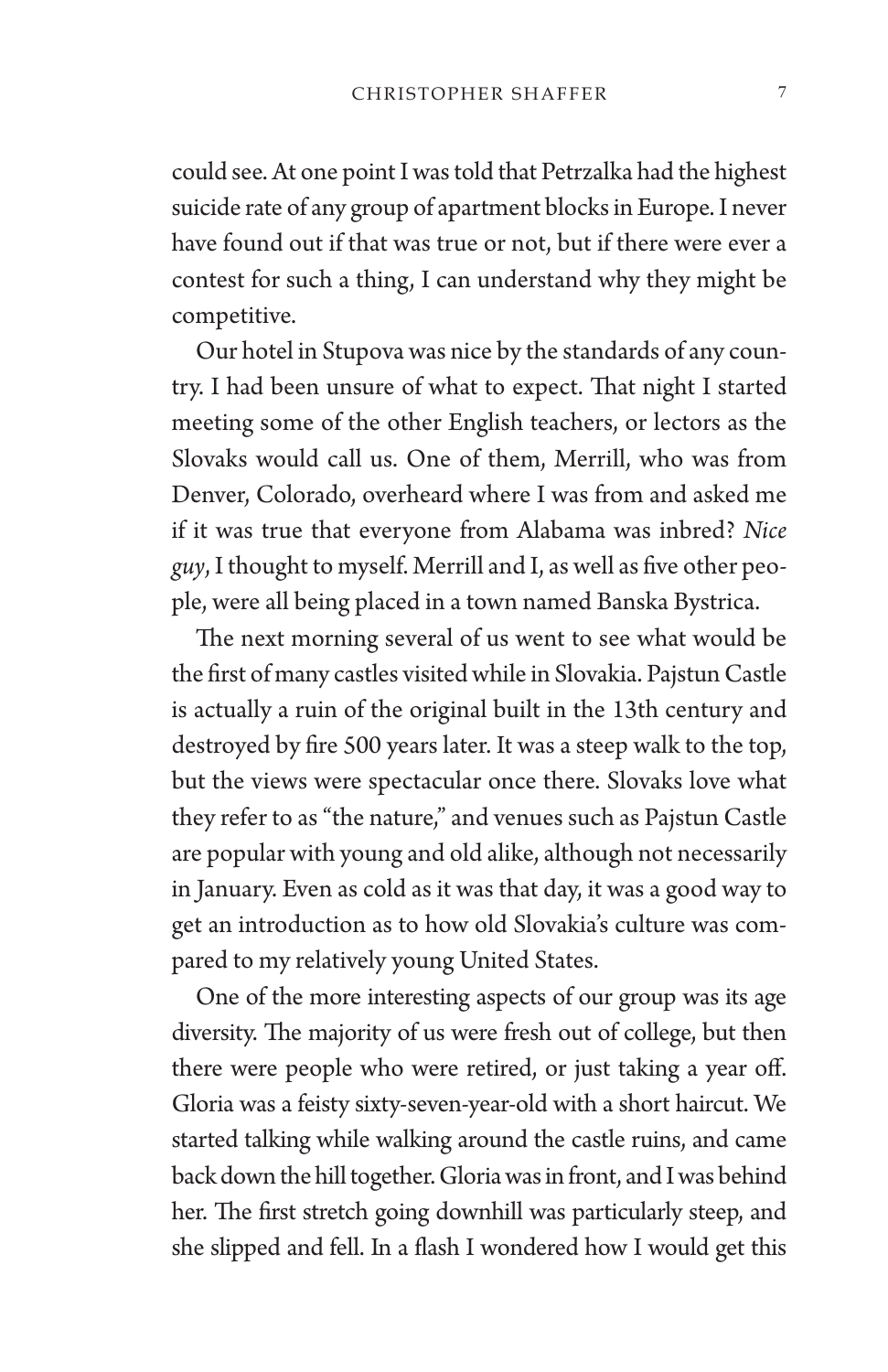elderly woman down the mountainside. Almost before I could process the thought, Gloria hopped back up and said she was fine.

"How did you get up so quickly?" I asked, realizing that I would have probably taken more time to collect myself than she did.

Gloria's reply was direct, "When you decide to do something like this at my age, you want everyone to be able to see that you really can do it."

I could tell that Gloria was a bit of a bad ass. I knew immediately that I liked her, and would want to spend more time talking to her in the coming months.

I finished the night in the hotel bar and wrote in my journal about my adventures to that point. In the background was Barry Manilow's *Could It Be Magic* set to disco music. The bar had a disco ball, and I would come to learn that the Slovaks loved disco music. Over the course of the next half year, I would develop a theory that at the close of the 1970s every disco ball in the United States was boxed and sent to Slovakia. The ubiquitous disco ball could be found in almost every bar I went to over the next half year.

Dinner that night had been odd, I thought. Instead of Slovak fare, the hotel served something that was similar to an Indian dish. It tasted a bit off, but I was hungry, and apparently not very smart. As a result, in a few hours I got to experience food poisoning and its effects. The vomiting and diarrhea lasted for 30 hours. About ten other people were taken ill, and apparently the rest had iron stomachs. The next evening, I was able to go downstairs for about an hour and see people at the party that was taking place our final night in Stupova. The following day we would all be scattered to the Slovak winds and taken to the various towns that would be our new homes.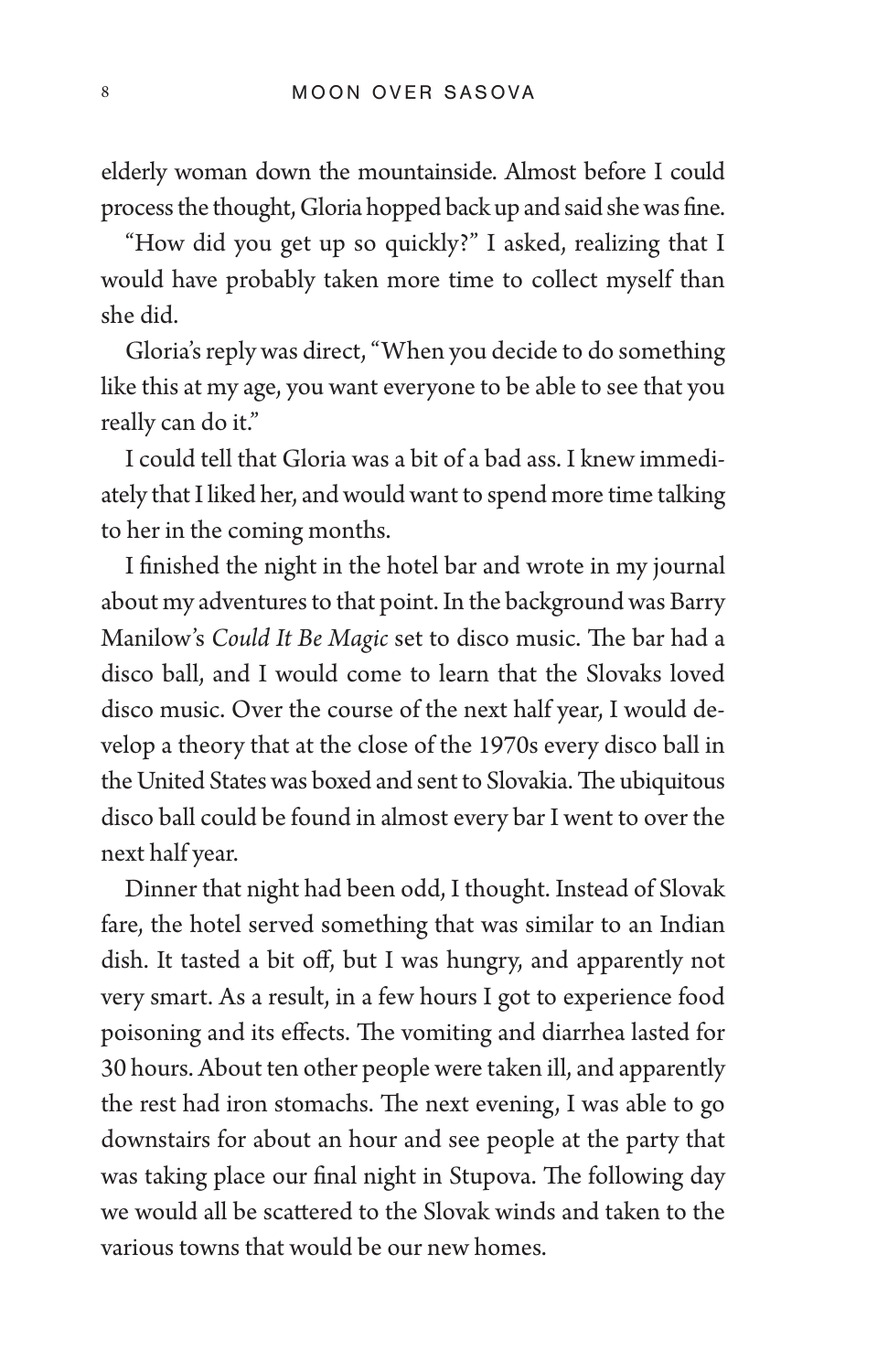# **Pan Biel**

**MONDAY MORNING, FEELING BETTER YET** weak, I headed to the lobby of the hotel to meet the people who would be driving me to Banska Bystrica. Once downstairs I found out that I would be sharing a flat with Merrill. We quickly put questions of inbreeding aside and became good friends. Besides, it was us against the Commies! I will point out now, that in hindsight I believe we were both lucky to become roommates. Although I do believe in the value of traveling alone, this situation wasn't travel, but rather a long-term living situation. It was good to be able to have someone to compare notes with, give and receive encouragement and advice, and also just speak English with. Merrill also turned out to have a remarkably high language factor, which was very useful. He quickly developed a functional knowledge of the language, and by the end of his stay he was almost fluent in Slovak. I would end up relying on my three years of German, which was commonly spoken as a second language by the Slovaks, as well as by developing a vocabulary of what I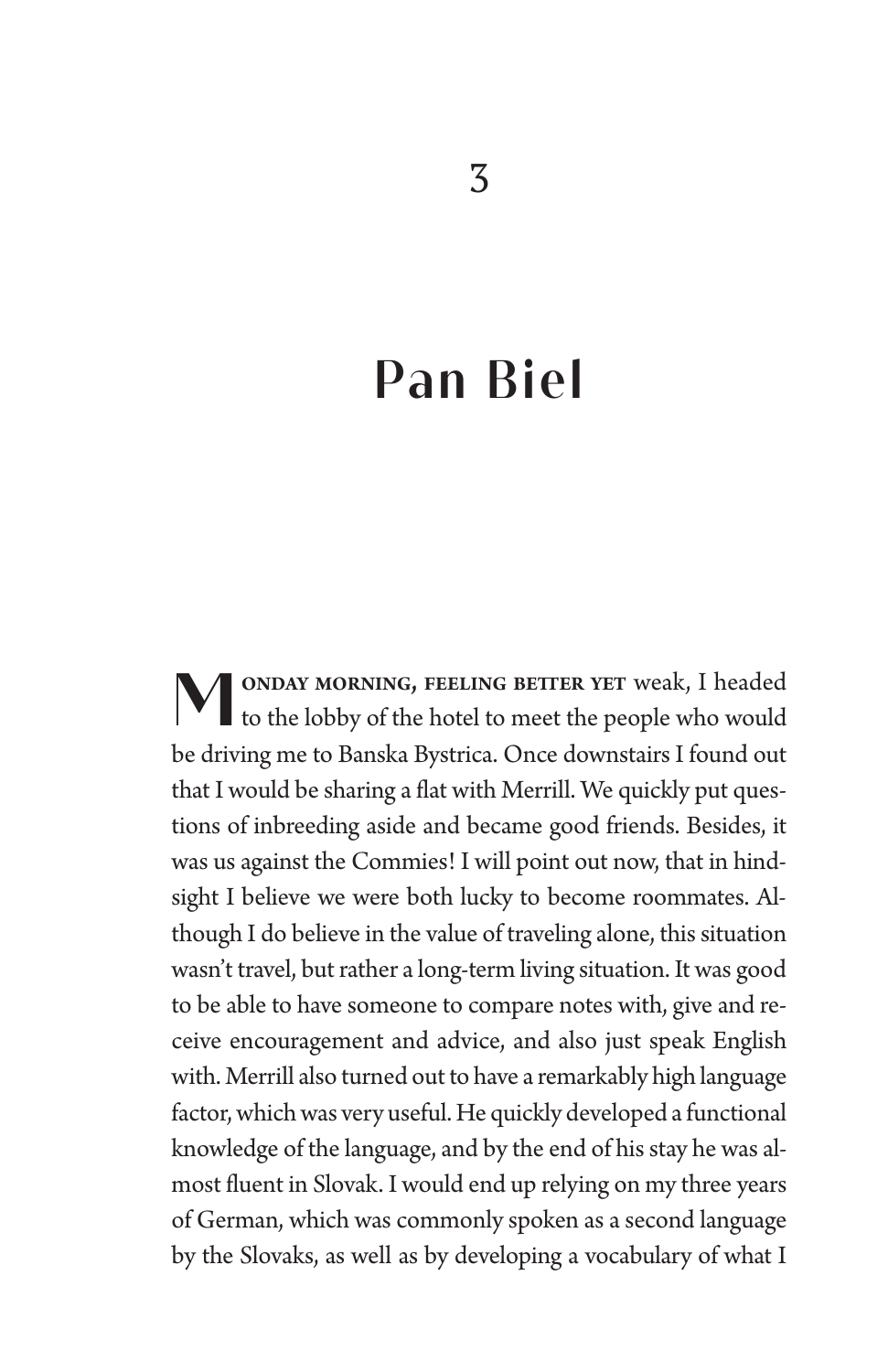considered essential Slovak words that I spoke with a hybrid Alabamian/John Wayne accent. Although my Southern tongue never could quite wrap itself around spoken Slovak, my "essential vocabulary" theory worked reasonably well. The Slovaks tend to rely on a relatively small set of words, so if a visitor can learn the words for numbers, colors, foods and drinks, key phrases and greetings, he can get by fairly effectively. It probably also helped that it was a good time to be an American in Eastern Europe. We were still a mystery to the Slovaks, and almost everyone was eager to meet us and to be helpful.

We were met by Pan (Mr.) Biel, whose apartment we would be renting in a suburb of Banska Bystrica named Sasova. He was an older man, short, bald, with round glasses and a kind face. Accompanying him were his son and daughter. The five of us would soon get to know each other well. All of us, plus Merrill's and my luggage were crammed into an early 1970s Fiat Uno that would take us on the three-and-a-half-hour trip. Before leaving Bratislava though, we went to Mr. Biel's other daughter's house for an early lunch. It was good and involved lots of potatoes (*zemiacky*). We would quickly learn that we were now residing in a nation of people that loved their carbs.

The trip actually took six hours. The temperatures were well below freezing. The roads were icy, and it was snowing. I am from a place where if snow is predicted the entire state shuts down, so this was a new experience. Early in the journey we happened upon the aftermath of what must have been a horrific bus accident. The body of the vehicle was singed all over, and part of the roof looked as though it had been ripped off. Merrill and I shared a look that indicated we both had concerns about surviving this ride.

Every ten minutes or so, the Fiat would die. Sometimes we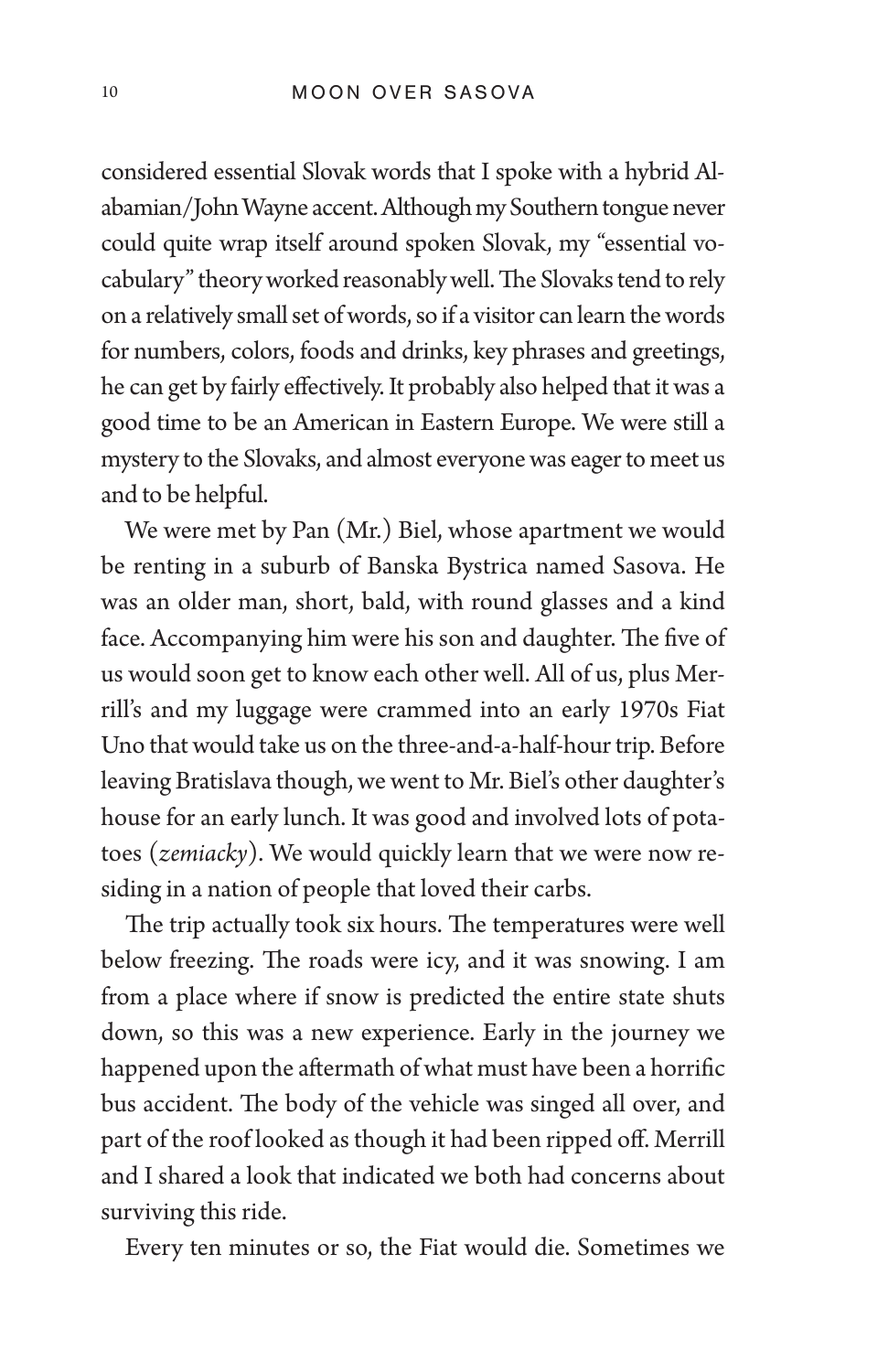got lucky and Pan Biel could coast to the side of the road. Other times, we all got out and pushed while Pan Biel steered. Once safely off the road, Pan Biel popped the hood, and dried off a bunch of cables. The car would start again, and we continued moving at a snail's pace through the tundra. South of Banska Bystrica, I kept noticing this bizarre looking land mass. I still don't know quite how to describe it, but it was similar to a field with oddly shaped formations coming out of it. I asked Mr. Biel's daughter, Claudia, what it was. She replied, "Is River Hron." I had just seen my first frozen river. This place was cold.

We arrived at our new dwelling cramped and ready to stand. Sasova was a development of perhaps seventy-five identical blocks of flats. They were as dingy on the outside as the current weather. Our address was Tatranska 5, and we were on the fifth floor of that building. We went up in the tiny elevator in three waves. As we started to go inside the apartment, we were immediately stopped by Pan Biel, who mimed that we were to take off our shoes. It is a logical thing to do in a country where the outside is covered in slush for a large percentage of the year, but I never did get entirely used to the custom. When visiting people, not unlike in Japanese homes, they almost always have sandals in some sort of a cubby that guests can wear.

The flat was minimalistic, but the heat worked. There were two bedrooms, separated by a hallway, a den with two chairs and a coffee table, a kitchen without a refrigerator, a bathroom that also housed the most bizarrely primitive clothes washer I have ever seen, and a separate room for a toilet. It always seemed so strange to have people say, "Where is your toilet?" Americans are invariably so delicate about this question. We always call it a restroom, as though we are excusing ourselves to take a nap. The beds were about three-quarters the size of an American